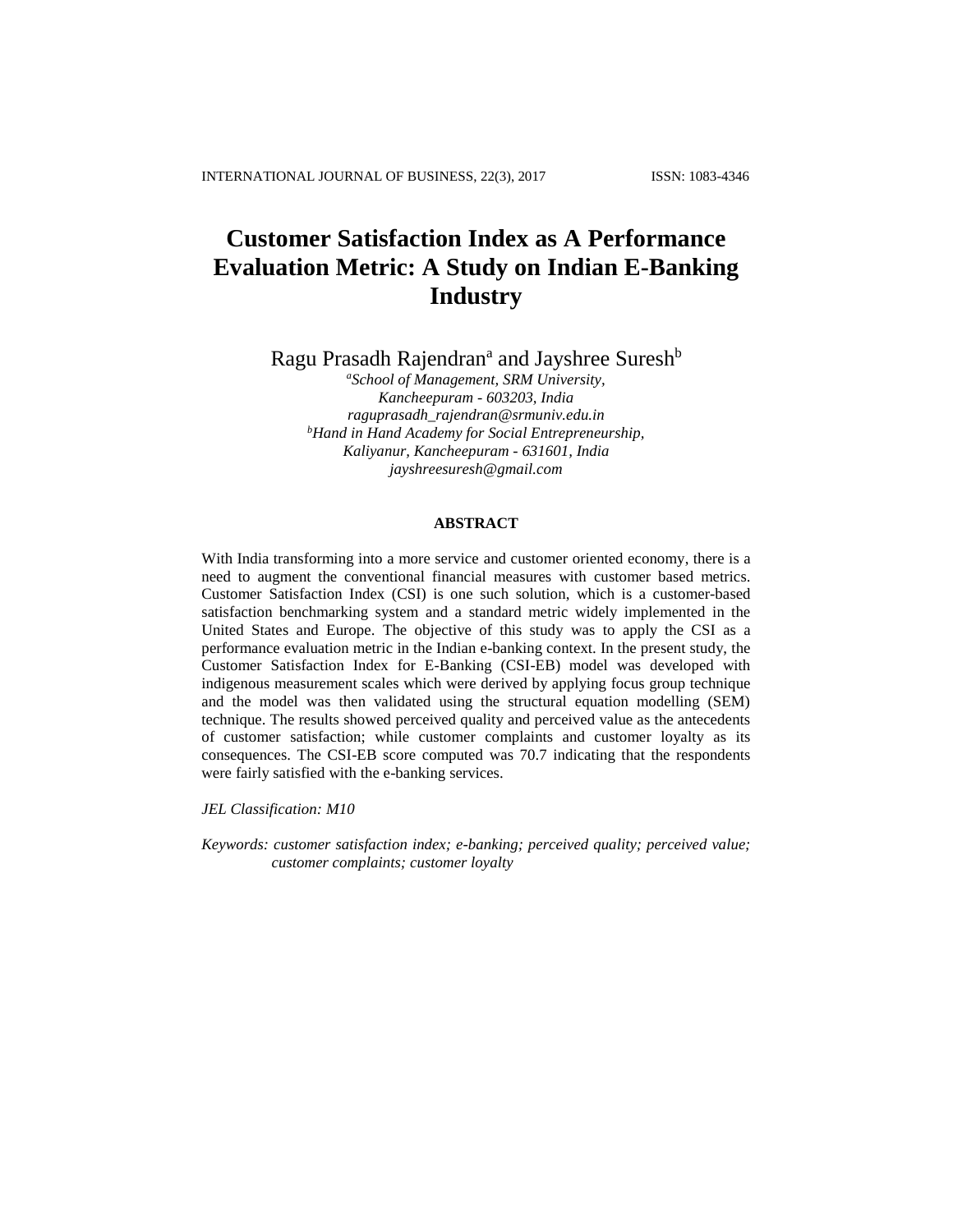#### **I. INTRODUCTION**

Performance evaluation is imperative to provide a true and fair picture of the financial health of an organization (Debasish, 2006). The performance evaluation system of businesses in India has been traditionally based on financial indicators which are criticized for being historic and lacking a futuristic outlook (Anand et al., 2005). The drawback of the financial measures is that they are lagging indicators of performance and do not focus on customer needs and satisfaction (Pandey, 2005). Hence, the focus shifted to quality and customer-based metrics to facilitate a more integrated and balanced approaches to performance measurement (Bititci et al., 2012). Since it is generic and universally measurable, customer satisfaction is the most commonly applied metric of the various non-financial customer metrics used by firms (Gupta and Zeithaml, 2006). Customer satisfaction measures are proved to be key indicators of customer retention, purchase behaviour, revenue growth and financial performance (Ittner and Larcker, 1998; Chenhall and Langfield-Smith, 2007). Customer Satisfaction Index (CSI) is one such non-financial measure used for quantifying and improving customer satisfaction across firms and industries (Fornellet al., 1996). The national CSIs such as American Customer Satisfaction Index (ACSI) and European Customer Satisfaction Index (ECSI) are the widely established indices used to frequently monitor the health of the economy, industries and individual firms (Neely, 1999; European Performance Satisfaction Index [EPSI] Report, 2007). They act as a complement to traditional indices such as price and productivity metrics (Fornell et al., 1996). Since there is no such standard metric for qualitative performance evaluation in India, an initiative was made through this study to develop and validate the Customer Satisfaction Index for E-Banking (CSI-EB) model in the Indian context.

Following the first section of Introduction, the second section briefly reviews the existing national CSIs and their applications in different regions and contexts. The third section describes the objective of the present study. The fourth section presents the conceptual framework and the variables used for this study. The fifth section elaborates the research methodology that was used to develop and validate the proposed CSI-EB conceptual model. The sixth section presents the analysis of study results and the final section comprises of concluding remarks followed by managerial implications and directions for further research.

#### **II. LITERATURE REVIEW**

With the changing economy, performance measures must also change. The research on performance measures underwent an evolution with the establishment of customer satisfaction indices at national level. Sweden was the first country to introduce a customer satisfaction based national economic indicator called Swedish Customer Satisfaction Barometer (SCSB) to raise the quality and competitiveness of its market and industries (Fornell, 1992). The idea was to provide a uniform and comparable measurement approach for regular benchmarking over time and across firms on how well they satisfy their customers (Fornell et al., 1996). A national CSI contributes to a greater and holistic view of economic output, which helps in monitoring and improving the standard of living and economic policy decisions (Anderson and Fornell, 2000).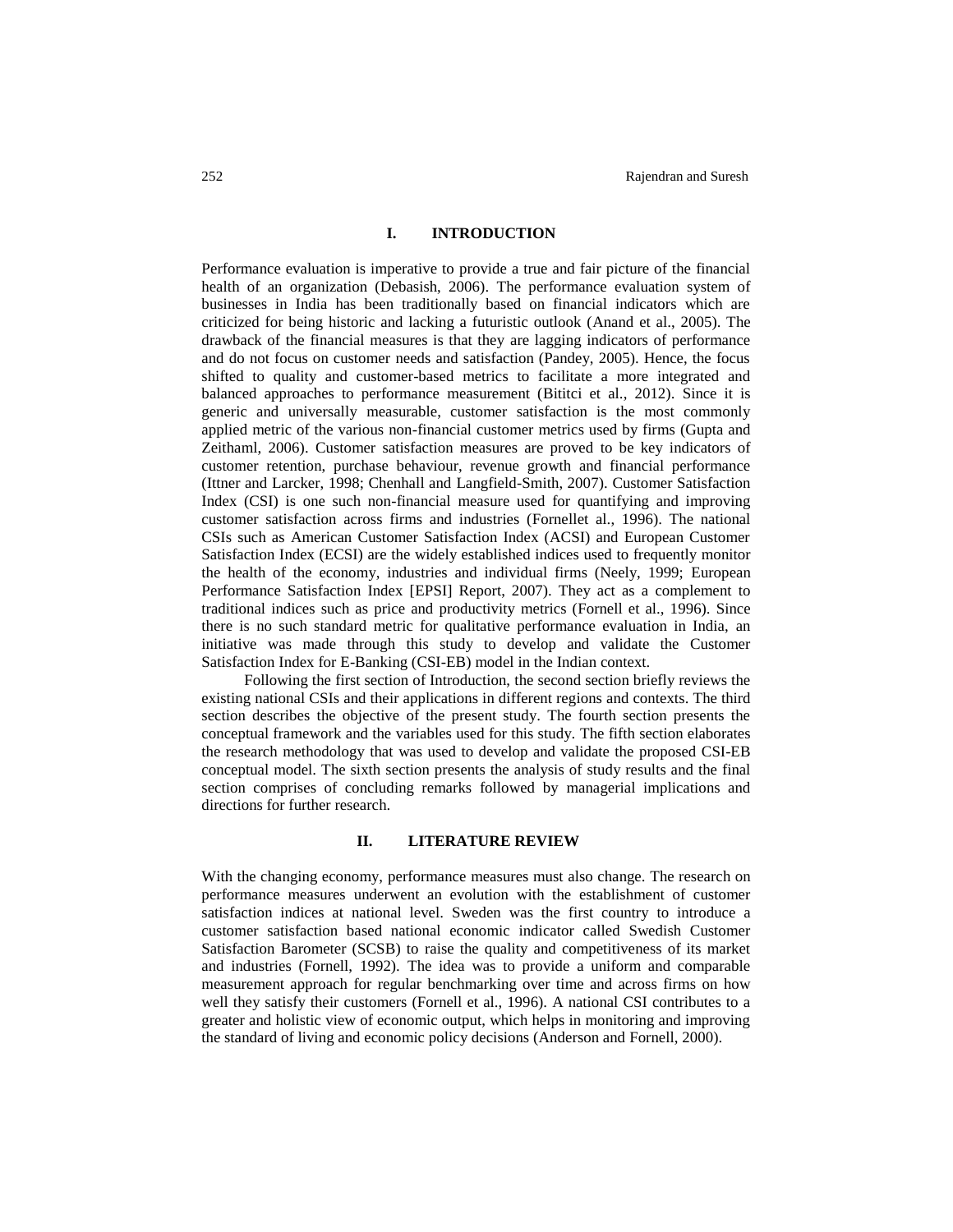The Swedish Customer Satisfaction Barometer (SCSB) introduced in 1989 was the first national CSI for consumer products and services. It was established based on customer inputs from 100 leading companies from over 30 industries representing almost 70 percent of the Swedish market (Fornell, 1992). Motivated by the SCSB, national CSIs were established for other countries. The American Customer Satisfaction Index (ACSI) was set up in 1994 as a representative of the entire U.S. economy comprising more than 200 firms from over 40 industries of seven important consumer sectors (Fornell et al., 1996). The European Customer Satisfaction Index (ECSI) was introduced in 1999 for 11 countries in the European Union based on inputs from 10 industries (Eklöf and Westlund, 2002). Encouraged by the successful progress and implementation of these national CSIs over the years, CSIs were established for Norway (Andreassen and Lindestad, 1998), Switzerland (Bruhn and Grund, 2000), Denmark (Martensen et al., 2000) and Turkey (Türkyilmaz and Özkan, 2007).

The quintessence of CSI is its theoretical framework comprising of customer satisfaction as the central component along with its antecedents and consequences have varied across countries. The SCSB model consists of two main drivers of customer satisfaction i.e. perceived performance and customer expectations which are theorized to positively influence customer satisfaction. The outcomes of customer satisfaction in SCSB are customer complaints and customer loyalty. They were derived based on Hirschman's (1970) exit-voice theory that a dissatisfied customer either exits or voices his complaint in an effort to receive restitution (Türkyilmaz and Özkan, 2007). Thus, an increase in satisfaction is expected to decrease customer complaints and increase customer loyalty (Fornell, 1992; Anderson et al., 1994).

The ACSI model is an extension of the SCSB theoretical framework adapted in the context of the U.S. economy. The fundamental distinctions between the SCSB and the ACSI are the inclusion of two distinct constructs; perceived quality and perceived value instead of perceived performance. Perceived quality and perceived value are expected to increase customer satisfaction (Anderson et al., 1994). Moreover, the ACSI model depicts perceived value as a mediator for both perceived quality and customer expectations towards customer satisfaction. Similar to SCSB, the outcomes of customer satisfaction in the ACSI model consist of customer complaints and customer loyalty (Fornell et al., 1996).

The ECSI, a modified adaptation of the ACSI is representative of the economies of 11 countries in the European Union which facilitates cross-country comparison of the CSI scores. The ECSI model consists of customer expectations, perceived quality, perceived value, customer satisfaction and customer loyalty modelled in a similar manner as in the ACSI (Eklöf and Westlund, 2002). There are two major distinctions between the ACSI and the ECSI. First, the ECSI model includes corporate image which is presumed to have a positive influence on customer satisfaction. Second, unlike ACSI, the ECSI model does not incorporate customer complaints construct as a consequence of satisfaction (Johnson et al., 2001).

Consequently, the other national CSIs which were developed later comprised of similar constructs as the SCSB, ACSI and ECSI, but with the addition of distinctive variables suitable to their countries and contexts. These CSIs were substantiated by using huge representative sample consisting of customers of leading companies from different industries. Hence, their measurement scales comprised of a standard set of generic questions (Fornell et al., 1996).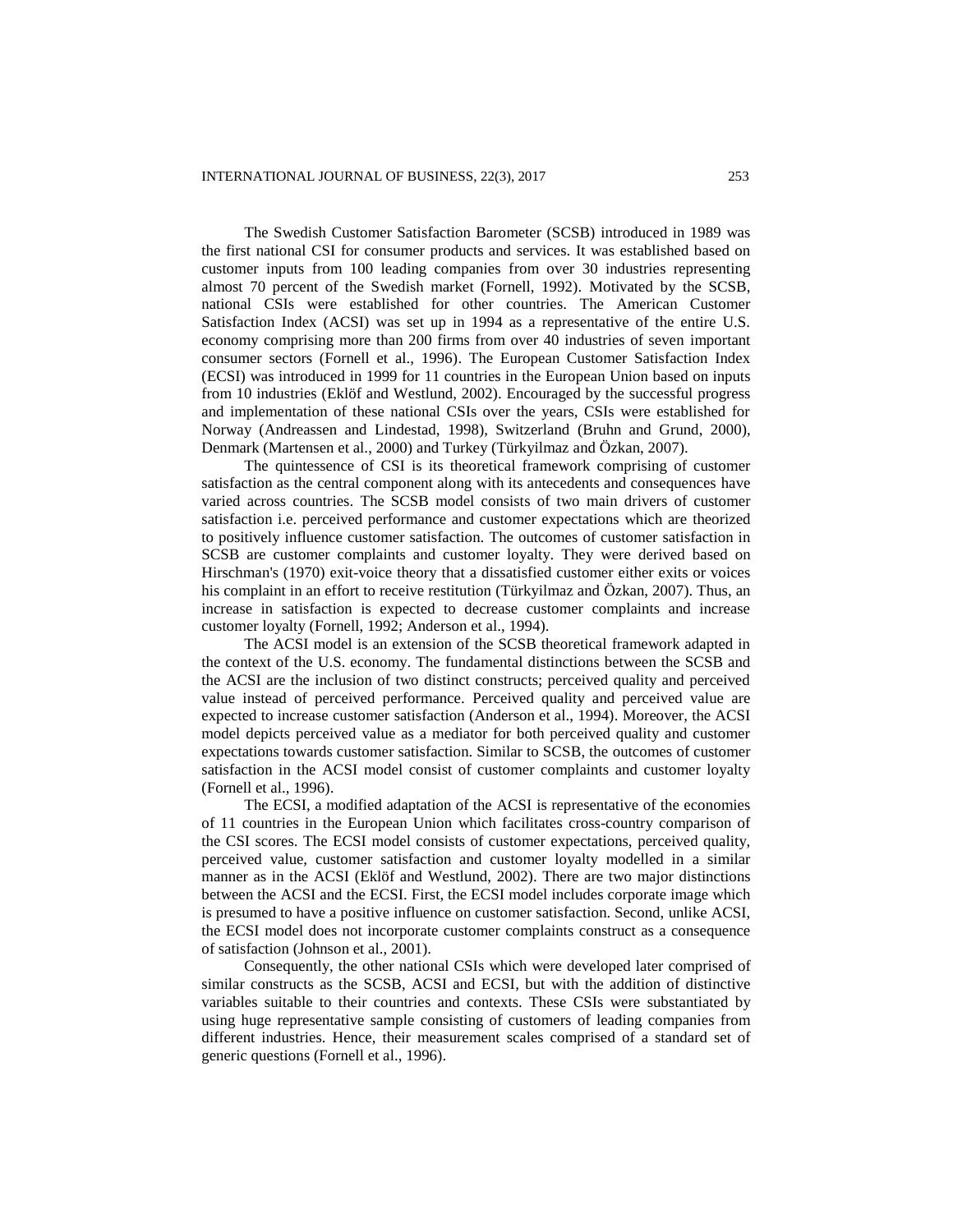These national CSIs were applied by several researchers, of which ACSI and ECSI were the widely used models in marketing literature. Generally, researchers directly adopted these CSI models with original measurement scales for validation across various industries, contexts and countries (Kristensen et al., 2000; Winnie and Kanji, 2001; Yu et al., 2005; Terblanche, 2006; Slongo and Vieira, 2007; Balaji, 2009). To a greater extent, these studies were able to validate the CSI models except for certain relationships, specifically with respect to the customer expectations construct.

Apart from studies involving the direct usage of CSIs, there were few studies which had attempted to take a step further by deconstructing or expanding the perceived quality construct with the usage of industry-specific scales as it was deemed to be the most important antecedent of customer satisfaction (Hsu et al., 2006; Hsu, 2008; Ferreira et al., 2010; Hsu et al., 2013). They validated the proposition that a decomposed CSI model with relevant and in-depth measurement scales can have better explanatory power than the pure model. There were other similar studies which applied CSI models with original generic measurement scales or deconstructed quality scales (Bayol et al., 2000; Ryzin et al., 2004; Zaim et al., 2010; Bayraktar et al., 2012). Since there is a dearth of studies in India which had attempted to build the CSIs, it was considered as a worthwhile effort to develop and test a CSI model in the Indian context with in-depth, industry-specific measurements.

Even though, the banking sector in India has undergone a reformation over the past two decades, with the development of new products, technological advancement and introduction of alternate banking channels to serve customers, no CSI models with indigenous measurement scales were constructed so far to evaluate the satisfaction of customers with banking industry especially with e-banking services. With impetus from these existing research gaps, this study was undertaken to develop and test the CSI-EB model in the context of Indian e-banking industry.

#### **III. OBJECTIVE OF THE STUDY**

The objective of the study was to apply the CSI as a performance evaluation metric in the Indian e-banking context. To accomplish this, a Customer Satisfaction Index model for E-Banking, named as CSI-EB model was established with indigenous measurement scales based on qualitative research and literature study. The model was further validated using the SEM technique and the CSI score was computed for e-banking industry to substantiate its applicability as a performance evaluation metric.

#### **IV. CONCEPTUAL FRAMEWORK**

The CSI-EB model which was based on the structural equation model (SEM) comprised of the antecedents and consequences of customer satisfaction. The CSI-EB framework was constituted based on the ACSI model as presented in Figure 1. It consisted of six constructs where customer satisfaction was the central component with customer expectations, perceived quality and perceived value as its antecedents; whereas customer complaints and customer loyalty as its consequences. The interrelationships among these constructs were established based on existing wellknown CSIs.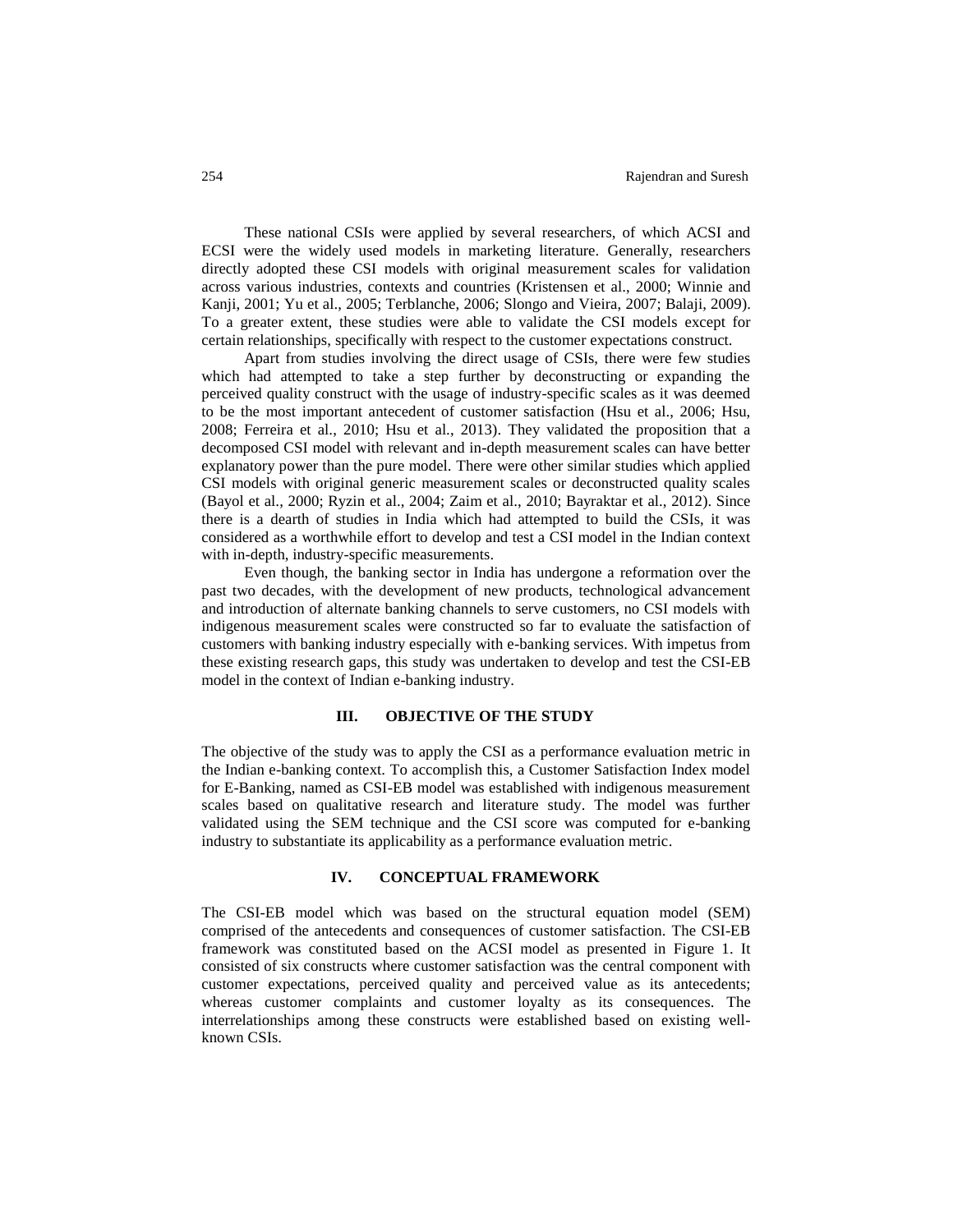

**Figure 1** The American Customer Satisfaction Index (ACSI) model

Source: Fornell et al. (1996)

#### **A. Perceived Quality**

Perceived quality is defined as "the consumer's judgment about an entity's overall excellence or superiority" (Zeithaml, 1988). It is the customer's evaluation of a product or service post purchase and experiences. Based on various theories like Expectancy-Disconfirmation Paradigm (EDP) (Oliver, 1977; 1980), Importance-Performance model (Barsky, 1992), Value-Precept theory (Westbrook and Reilly, 1983), etc., it was established that satisfaction is a function of the customers' perception of performance which is equivalent to quality (Cronin and Taylor, 1994; Fornell et al., 1996). Hence, perceived quality is presumed to have a positive influence on customer satisfaction (Fornell et al., 1996; Cronin et al., 2000; Johnson et al., 2001; Eklöf and Westlund, 2002).

#### **B. Customer Expectations**

Expectations are the consequences of customers' prior experience (Türkyilmaz and Özkan, 2007). Customer expectations represent the anticipated performance of the products and services by the customers which are formed by their prior consumption experience, non-experiential information through word-of-mouth, advertising and a projection of the firm's ability to deliver quality in the future (Fornell et al., 1996). Due to the predictive role of expectations, it is theorized to positively influence both perceived quality and customer satisfaction (Anderson et al., 1994; Johnson et al., 1995).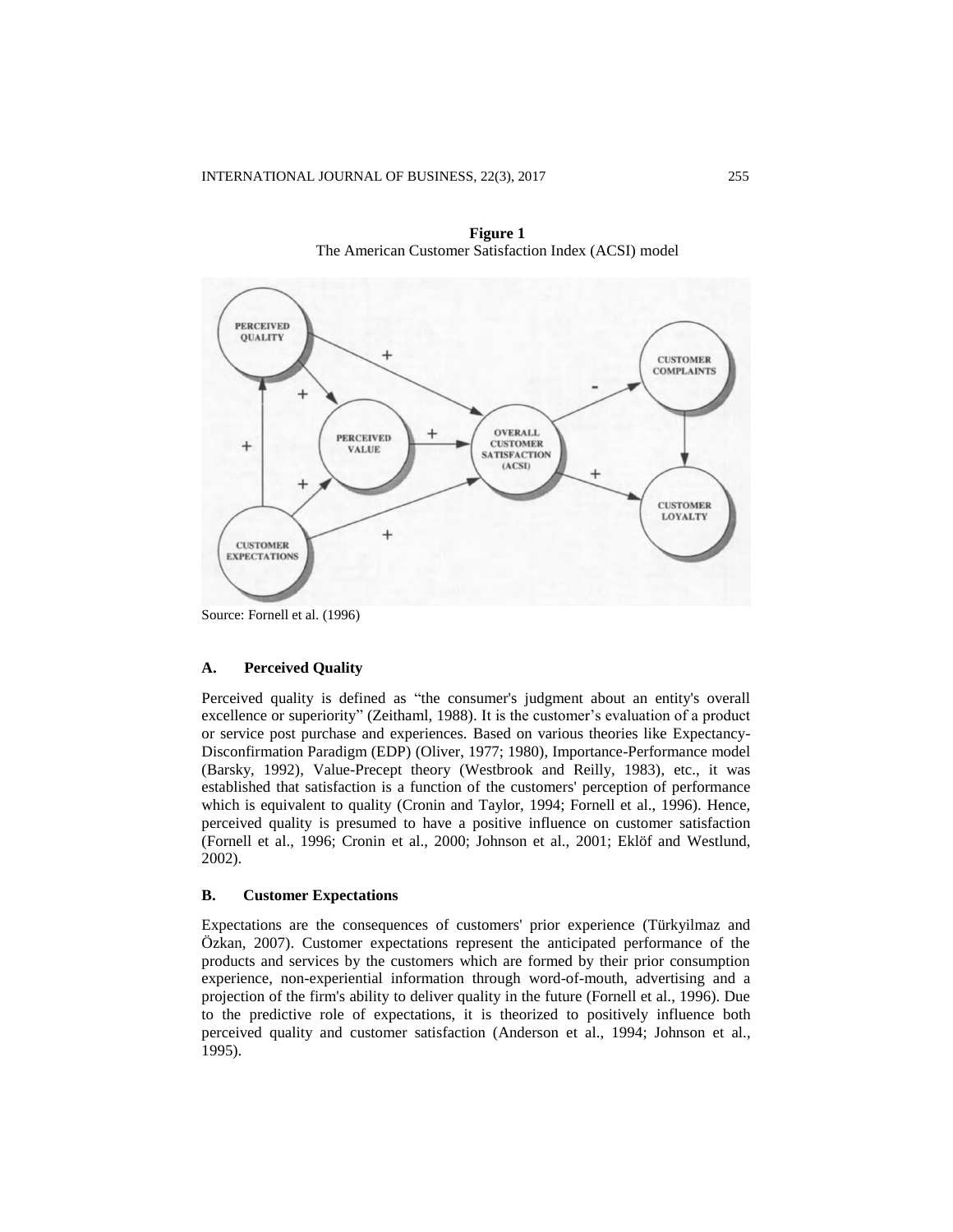#### **C. Perceived Value**

Perceived value indicates the customer's assessment of a product or service based on the perceptions of what is received and what is given (Zeithaml, 1988). According to the equity theory, satisfaction is a function of the value of a product or service perceived by consumers, i.e. perception of a fair input-to-output ratio (Oliver and Swan, 1989). Hence, perceived value is considered to positively affect customer satisfaction (Cronin et al., 2000; Day and Crask, 2000; Johnson et al., 2001; Ryu et al., 2012). Perceived value is described as the perceived level of quality compared to the price paid and is assumed to be positively influenced by perceived quality and customer expectations (Fornell et al., 1996).

#### **D. Customer Satisfaction**

Customer satisfaction is a key performance indicator and differentiator of a business and is generally part of the balanced scorecard (Gitmanand McDaniel, 2005). It is a key indicator of the firm's historic, present and future performance (Fornell et al., 1996). The index measures the level of customer satisfaction and how well their expectations are met (Türkyilmaz and Özkan, 2007). This construct evaluated the customers' overall satisfaction, expectations' fulfilment, and perceived performance compared to their ideal provider (Fornell, 1992).

#### **E. Customer Complaints**

Customer complaints construct represents the customer complaining behaviour and their perception of complaint handling by the firm. Based on the Hirschman's (1970) exit-voice theory, dissatisfied customers either exit or voice their complaints in an effort to obtain restitution. Following this, the direct outcome of increased customer satisfaction is reduced incidence of complaints and improved customer loyalty (Fornell and Wemerfelt 1987). Hence, customer satisfaction is considered to negatively affect customer complaints (Fornell et al., 1996).

#### **F. Customer Loyalty**

Customer loyalty was the ultimate dependent variable in the conceptual framework. It indicates the customer's long-term commitment to purchase and use a product or service in the future, despite marketing and situational influences to cause switching (Oliver, 1999). It is expected that customer loyalty is negatively affected by customer complaints (Fornell et al., 1996). Since, it was widely proven in literature that satisfaction is an important predecessor to customer loyalty (Oliver, 1999; Caruana, 2002; Anderson and Srinivasan, 2003; Kumar and Srivastava, 2013), it is expected to positively affect customer loyalty.

## **V. METHODOLOGY**

Chennai was selected as the study area, which has emerged as an important centre for banking and finance in the Indian Market with its vibrant banking culture and trading. The study was conducted in two phases by employing both descriptive and causal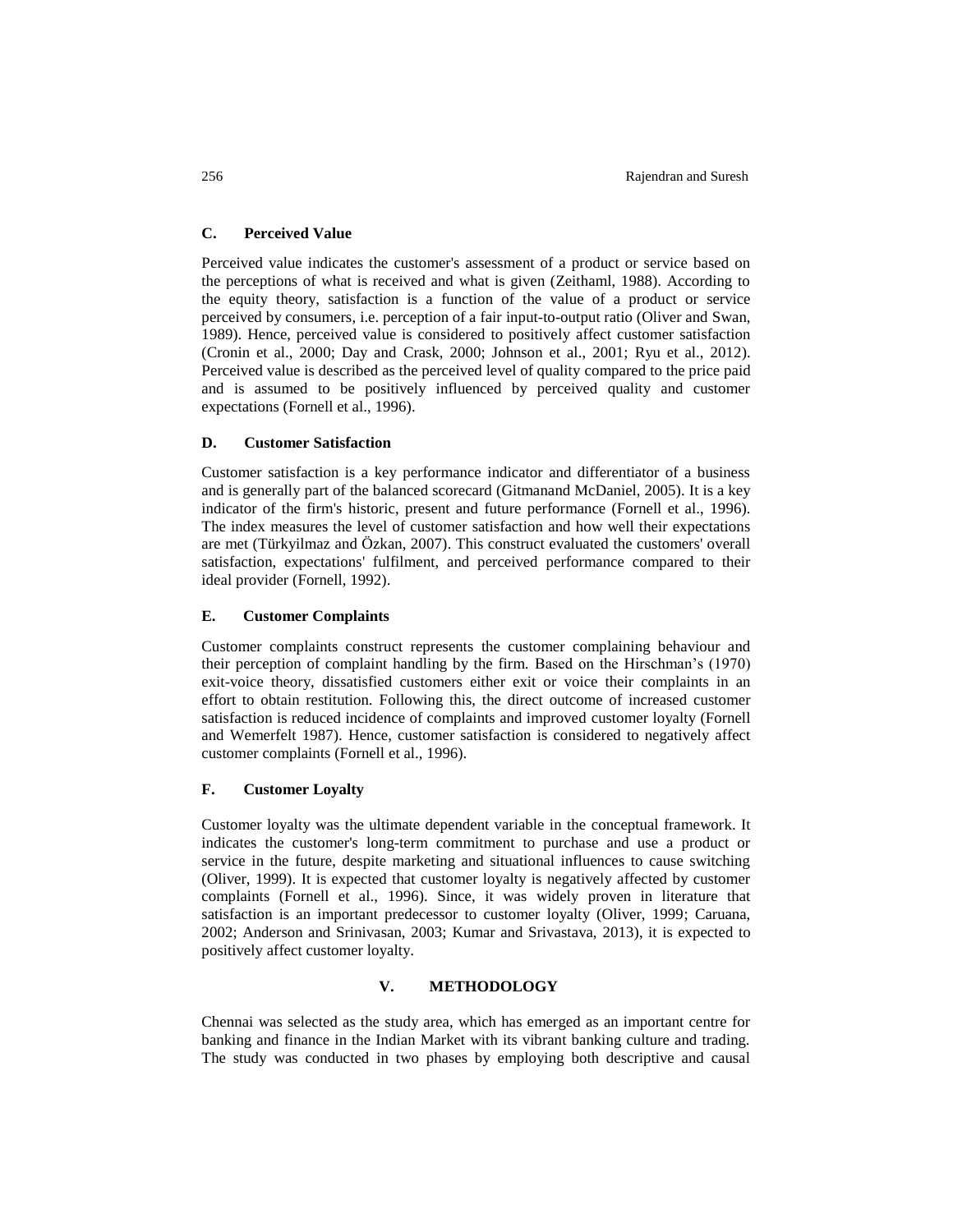research design. The initial phase of qualitative research involved building e-banking industry-specific measurement scales and then designing the CSI-EB model. The second phase involved the empirical validation of the proposed model and the consequent analysis of the derived quantitative results.

#### **A. Qualitative Research**

The focus group procedure was adopted for the initial phase of qualitative research to explore and operationalize the constructs in the conceptual framework. The focus group output was explored using content analysis to identify the key themes characterizing each construct and develop in-depth measurement scales for empirical validation of the proposed model.

Focus group is one of the efficient techniques that provide subjective and detailed understanding of the subject (Calder, 1977). It depends on the interaction between the participants which involve sharing their opinions and discussing other participants' experiences (Kitzinger, 1995). Focus groups are particularly useful to comprehend the participants' conceptualizations of a particular phenomenon and the language they use to describe them (Stewart and Shamdasani, 2014). Hence, it was chosen as the most appropriate technique to collate ideas for scale generation in this study.

#### **1. Sample for Focus Group**

The purposive sampling method was used to recruit the focus group participants who frequently used e-banking services. In this sampling, the participants' selection relies on the judgement of the researcher (Barbour, 2005). Purposive sampling was a more appropriate method since its goal is to focus on particular characteristics of the population that have the potential to provide rich, relevant and diverse information pertinent to the research questions (Ritchie et al., 2013). The selection criteria for the participants were that they must be e-banking customers for a considerable time period so that they had adequate knowledge and familiarity about the issue. The researcher tried to obtain a more representative sample by selecting the participants from varied demographic backgrounds and different banks.

Three parallel focus group discussions were conducted to improve the reliability of the data collected (Walden, 2009). Since the conventionally proposed size of a focus group is five to eight participants to ensure greater effectiveness and co-ordination (Krueger and Casey, 2014), the researcher selected a total of eighteen participants who were distributed across three focus groups with six participants each. Among the 18 participants, there were 11 males (61 per cent) and 7 females (39 per cent). Nine Participants aged below 35 years and seven participants aged between 35-50 years accounted for the majority of the sample i.e. 50 per cent and 39 per cent respectively. Only two respondents (11 per cent) were aged above 50 years.

## **2. Focus Group Procedure**

The researcher administered four open-ended questions to the participants sequentially for discussion. The questions were related to the five constructs in the conceptual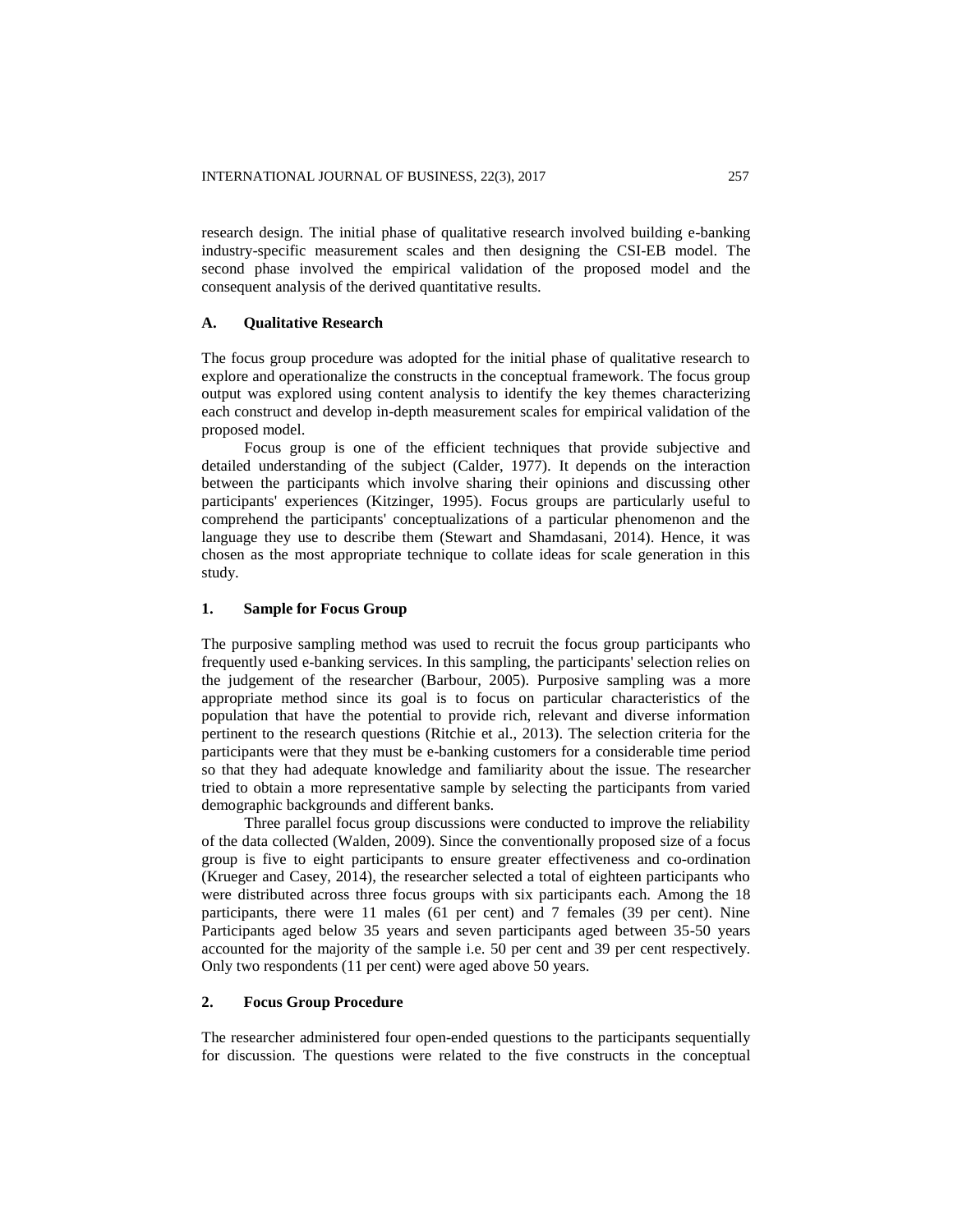framework, i.e., customer expectations, perceived quality, perceived value, customer complaints and customer loyalty. Each focus group lasted for about 90 to 120 minutes. The discussion was audio recorded which was then transcribed.

#### **3. Questionnaire Design**

The transcribed focus group output was analysed and the coding process was carried out which involved identifying significant and relevant data extracts and assigning them to appropriate codes. The researcher then analyzed the codes and grouped those with similar meanings and contexts into overarching themes. The final list of themes derived from a total of 47 codes and 282 pieces of verbatim text are presented in Appendix A. Based on these themes and codes, suitable items were generated for each construct. The content and face validity of the items were assessed by three marketing professors and two bank executives. Based on expert review and literature review, certain inapt items were dropped, some new items were added; while some were modified so as to obtain the final list of items for measurement of the various constructs in the conceptual model. A structured questionnaire was devised consisting of socio-demographic questions followed by the measurement scales consisting of generated items for all constructs which were evaluated using the 5-point Likert scale (1 - strongly disagree to 5 - strongly agree).

### **4. Measurement Scales**

The customer satisfaction construct indicating a collective assessment of the e-banking services was measured using a generic three item scale employed by the existing national CSIs like ACSI and ECSI, which consisted of (1) overall customer satisfaction with e-banking services (2) satisfaction compared to your expectations (3) satisfaction compared to an ideal bank (Fornell, 1992; Fornell et al., 1996). The measurement items for other constructs were derived from the focus group study, which were structured and conceptualized based on expert review and relevant literature.

The perceived quality construct was measured using ten items which were incorporated into three dimensions (1) core products and services (2) customer service quality (3) online systems quality. The core products and services dimension represents the quality of e-banking services in terms of the range of products and services, its varieties and features. The customer service quality signifies the quality of assistance provided to customers; while the online systems quality denotes the quality of online infrastructure facilities in e-banking. The customer expectations construct indicating the anticipated performance of a product or service was also measured using the same measurement scale as perceived quality.

The perceived value construct was measured using nine items integrated into three dimensions (1) monetary value (2) temporal value (3) spatial value. The monetary value dimension represents the benefits gained by the customers in exchange for the price paid (Monroe, 1990). Temporal value dimension signifies the customer perception of time issues and flexibility in using e-banking services; while spatial value represents the customer perception of feasibility and flexibility in using e-banking at any location (Heinonen, 2007).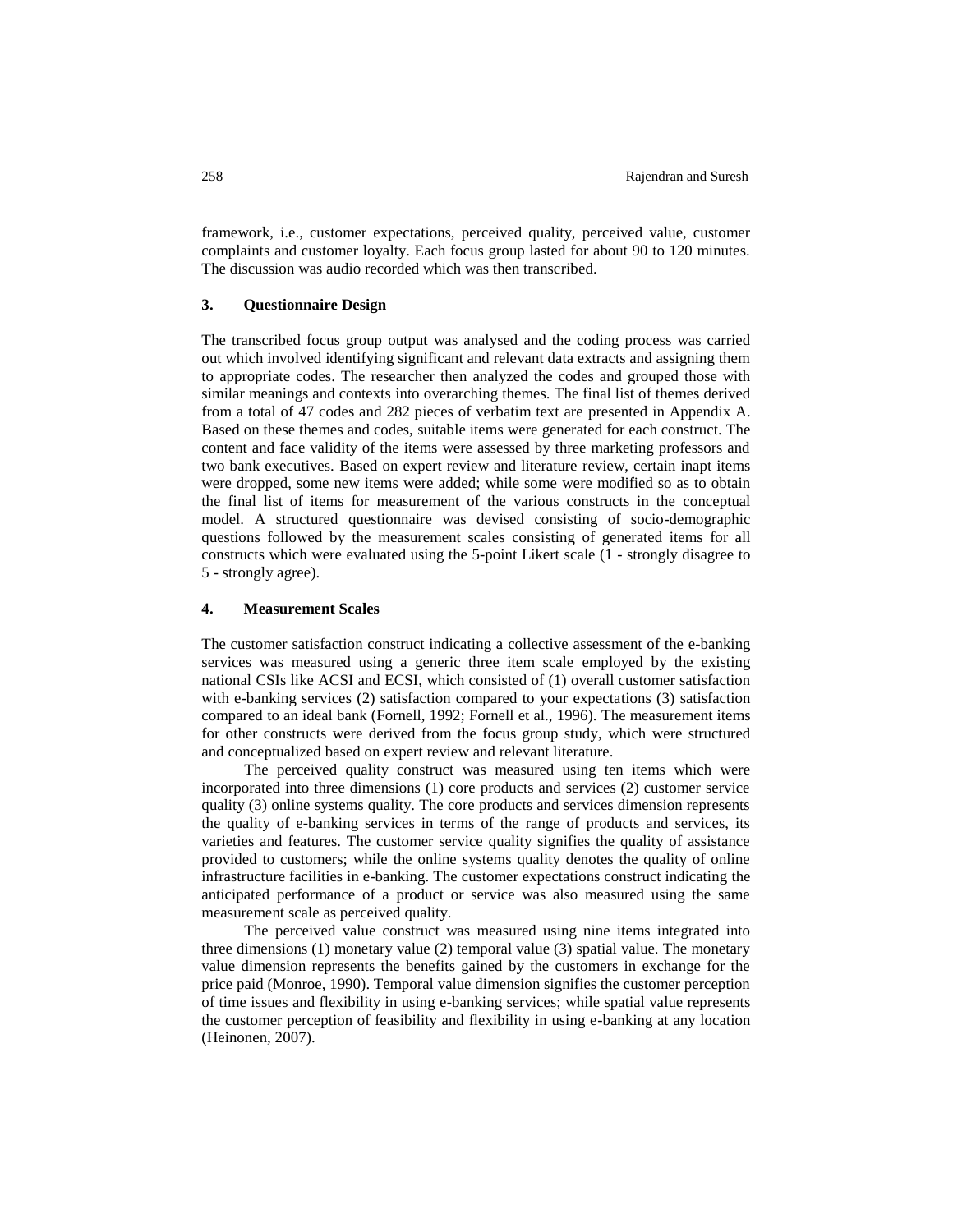The customer complaints construct was measured using four item scale (1) complain to others (2) complain to the bank (3) efficiency of complaint handling (4) complaint handling in future.

The customer loyalty construct was measured using nine items incorporated into three dimensions (1) word-of-mouth (2) purchase intentions (3) price sensitivity. The word of mouth dimension signifies the level of customer's advocacy. Purchase intentions denote the customer's willingness to continue purchase and usage of ebanking; while price sensitivity indicates the customer's resistance to switch to other banks with better services and price (Zeithaml et al., 1996).

The list of items constituting the measurement scales for the constructs in the conceptual model is presented in Table 1.

#### **B. Pilot Study - Testing Reliability and Validity of the Measurement Scales**

A pilot study was conducted to assess the reliability and validity of the measurement scales for the constructs in the conceptual model.

#### **1. Sample**

The convenient sampling technique was used to draw the sample of customers who were long-term customers and regular users of e-banking. Out of 200 questionnaires administered, 167 valid responses were obtained which were subjected to reliability and validity assessment.

#### **2. Scale Reliability**

The reliability was tested using Cronbach's alpha reliability coefficient. The higher the Cronbach's alpha, the more internally consistent and reliable the generated scale is (Santos, 1999). The coefficient alpha value of 0.7 and above is considered acceptable (Nunnally and Bernstein, 1994), but lower thresholds have been used by researchers in the past (Nunnally, 1978). As briefed in Table 2, the reliability coefficients ranged from 0.678 to 0.841 indicating good internal consistency among the items of the constructs/dimensions, except the customer expectations construct whose coefficients were below 0.5 implying a poor reliability of its measurement items.

#### **3. Scale Validity**

The convergent validity of the measurement scales was tested using factor analysis. The loadings of the individual items were used to determine the validity of the measurement scales, wherein values greater than 0.5 are considered acceptable (Hair et al., 1998). As presented in Table 2, the factor loadings of the items ranged from 0.358 to 0.884. All the constructs and its dimensions except customer expectations exhibited a good construct validity with factor loadings greater than 0.5.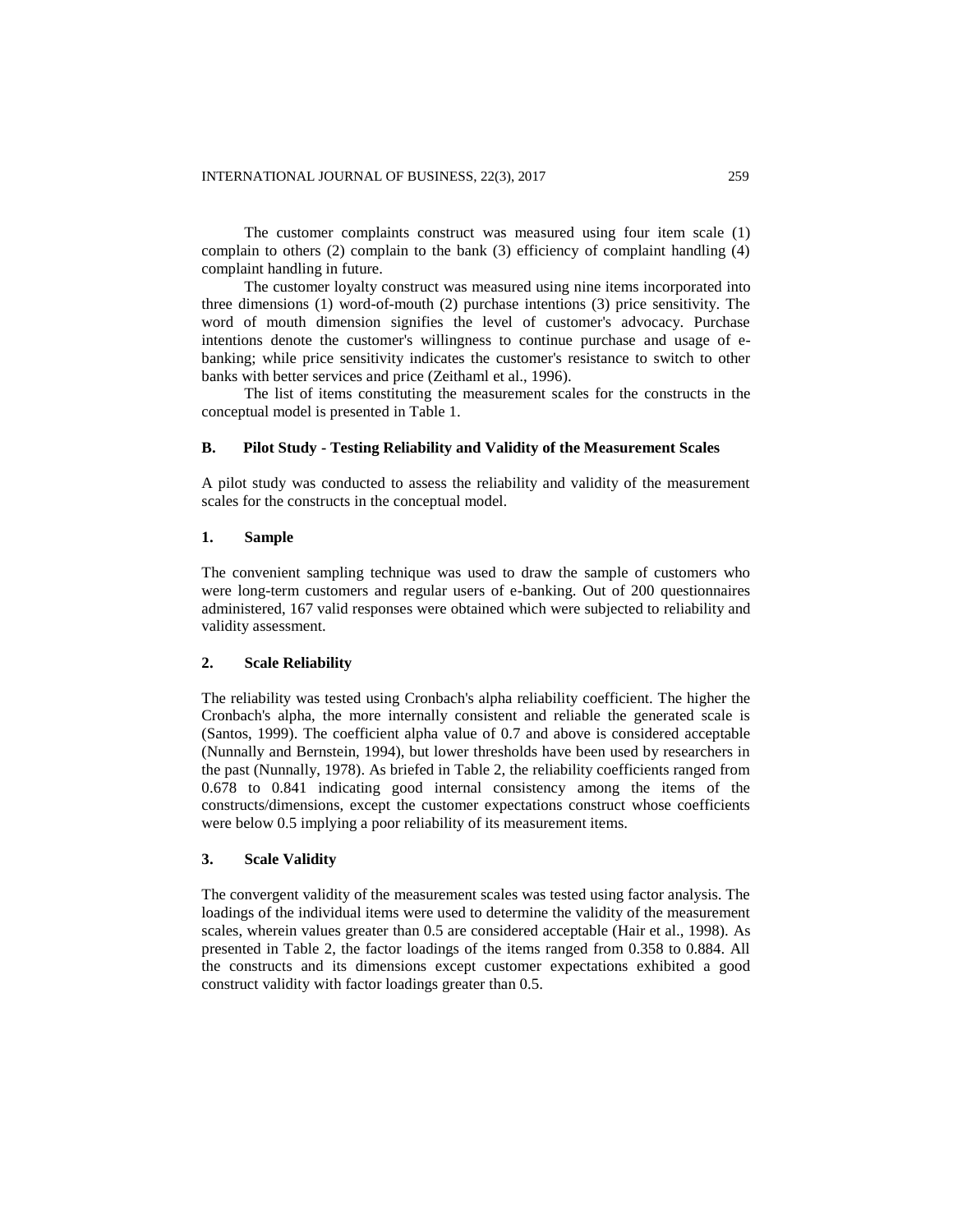| Constructs                                         | Measurement Items                                                                                                                                                                                                                                                                      |  |  |
|----------------------------------------------------|----------------------------------------------------------------------------------------------------------------------------------------------------------------------------------------------------------------------------------------------------------------------------------------|--|--|
|                                                    | Core products and services                                                                                                                                                                                                                                                             |  |  |
|                                                    | The bank offers me a wide range of products and services through<br>e-banking<br>(e.g.: loans, insurance, fund transfer facility, etc.)<br>The bank's products and service features are very attractive (e.g.:<br>minimum account balance, interest rates, loan repayment<br>schedule) |  |  |
|                                                    | The bank provides all the necessary services through e-banking                                                                                                                                                                                                                         |  |  |
|                                                    | Customer service quality                                                                                                                                                                                                                                                               |  |  |
| Perceived Quality/<br><b>Customer Expectations</b> | The bank offers quick and excellent customer support in case of<br>any problem                                                                                                                                                                                                         |  |  |
|                                                    | The bank offers 24x7 help through phone and email                                                                                                                                                                                                                                      |  |  |
|                                                    | The bank provides clear answers to my queries                                                                                                                                                                                                                                          |  |  |
|                                                    | Online service quality                                                                                                                                                                                                                                                                 |  |  |
|                                                    | The bank's online interface is user friendly                                                                                                                                                                                                                                           |  |  |
|                                                    | E-banking offers quick response and faster delivery of services                                                                                                                                                                                                                        |  |  |
|                                                    | The bank's website has all the functions and information that I<br>need                                                                                                                                                                                                                |  |  |
|                                                    | Navigation in bank's website is very easy                                                                                                                                                                                                                                              |  |  |
|                                                    | Monetary value                                                                                                                                                                                                                                                                         |  |  |
|                                                    | The bank's products and services are reasonably priced with<br>affordable service charges, interest rates, premiums, etc.                                                                                                                                                              |  |  |
|                                                    | The bank offers good value for money                                                                                                                                                                                                                                                   |  |  |
|                                                    | The bank's products and services are worth the price they charge<br>compared to other banks                                                                                                                                                                                            |  |  |
|                                                    | Temporal value                                                                                                                                                                                                                                                                         |  |  |
|                                                    | Using e-banking saves my time and effort                                                                                                                                                                                                                                               |  |  |
| Perceived Value                                    | E-banking is more efficient and relaxed process than visiting<br>branch                                                                                                                                                                                                                |  |  |
|                                                    | E-banking is very flexible as I can use its services anytime                                                                                                                                                                                                                           |  |  |
|                                                    | Spatial value                                                                                                                                                                                                                                                                          |  |  |
|                                                    | I can easily access e-banking at any location                                                                                                                                                                                                                                          |  |  |
|                                                    | I can use e-banking privately and safely at any place without any<br>disturbances of other customers, staff, etc.<br>I can access e-banking using any device with minimum resources<br>and information                                                                                 |  |  |

## **Table 1** Constructs and their measurement scales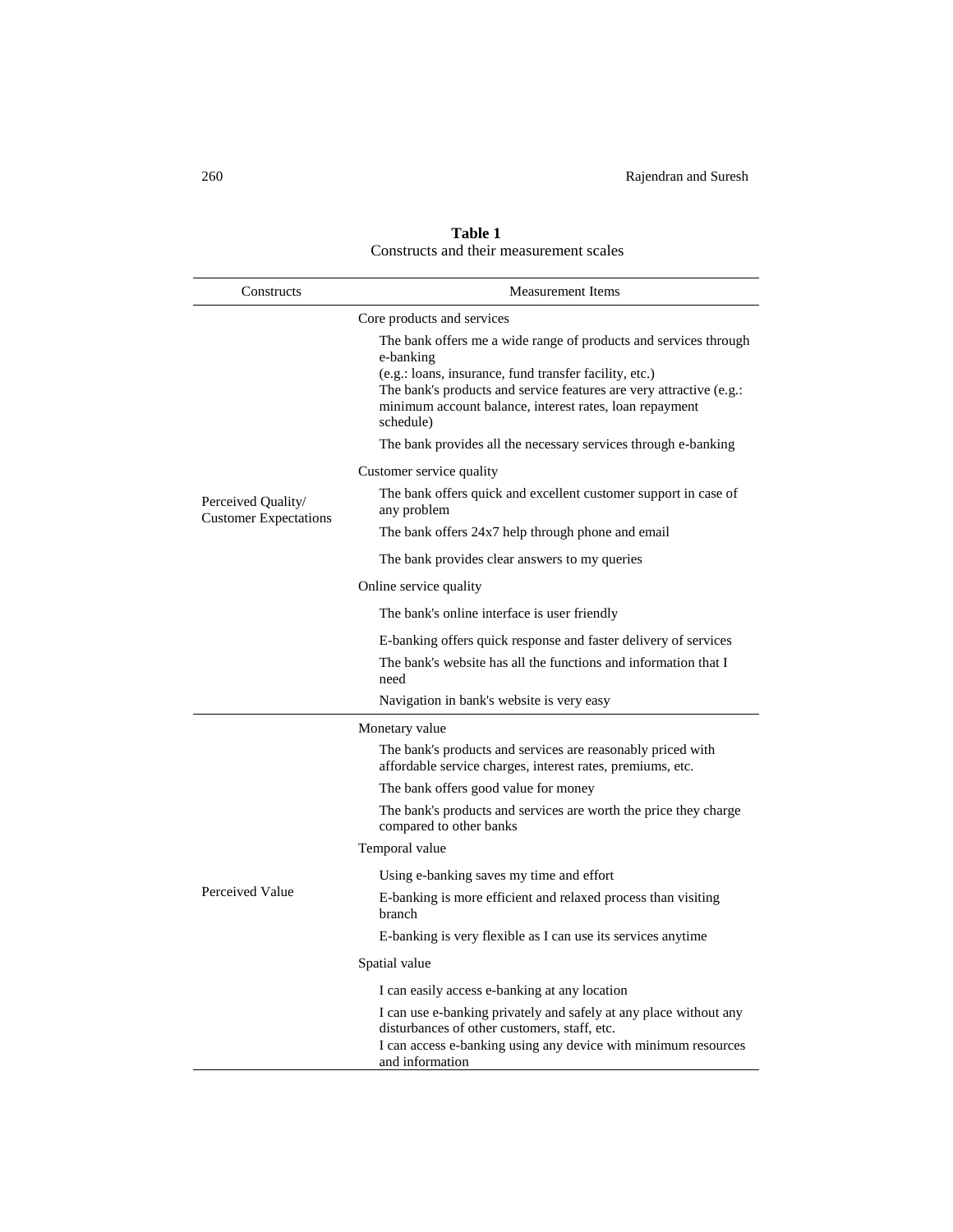|                              | How satisfied are you with the e-banking services of your bank<br>based on all your experiences?        |  |  |
|------------------------------|---------------------------------------------------------------------------------------------------------|--|--|
| <b>Customer Satisfaction</b> | Considering all your expectations from e-banking, to what extent<br>were they fulfilled by your e-bank? |  |  |
|                              | How well do you think your bank performs compared to your<br>ideal e-banking service provider?          |  |  |
|                              | I complain to other customers if I experience a problem with my<br>bank's service                       |  |  |
| <b>Customer Complaints</b>   | I complain to the bank if I experience a problem with its service                                       |  |  |
|                              | The bank handles my complaints very efficiently                                                         |  |  |
|                              | The next time I have a complaint about the banking services, I<br>feel it will be resolved well         |  |  |
|                              | Word-of-mouth                                                                                           |  |  |
|                              | I say positive things about my bank to other people                                                     |  |  |
|                              | I recommend this bank to anyone who seeks my advice                                                     |  |  |
|                              | I encourage my friends and family to choose this bank                                                   |  |  |
|                              | Purchase intentions                                                                                     |  |  |
|                              | I consider this bank as the first choice                                                                |  |  |
| <b>Customer Loyalty</b>      | I will switch to another bank if I experience a problem with my<br>bank's service                       |  |  |
|                              | I will continue using this bank in the future                                                           |  |  |
|                              | Price sensitivity                                                                                       |  |  |
|                              | I will continue using the bank's e-services even if its prices<br>increase somewhat                     |  |  |
|                              | I can pay a higher price for the benefits I receive from my bank                                        |  |  |
|                              | I will switch to another bank if that offers better e-services at<br>better prices                      |  |  |

**Table 2** Reliability and validity assessment of the measurement scales

| Construct            | <b>Dimensions</b>                          | Scale Items                                        | Cronbach's<br>Alpha | Factor<br>Loadings |
|----------------------|--------------------------------------------|----------------------------------------------------|---------------------|--------------------|
|                      | Core Product and<br><b>Service Quality</b> | Range of products and<br>services                  |                     | 0.547              |
| Perceived<br>Quality |                                            | Features of products and<br>services               | 0.678               | 0.699              |
|                      |                                            | Availability of necessary<br>products and services |                     | 0.665              |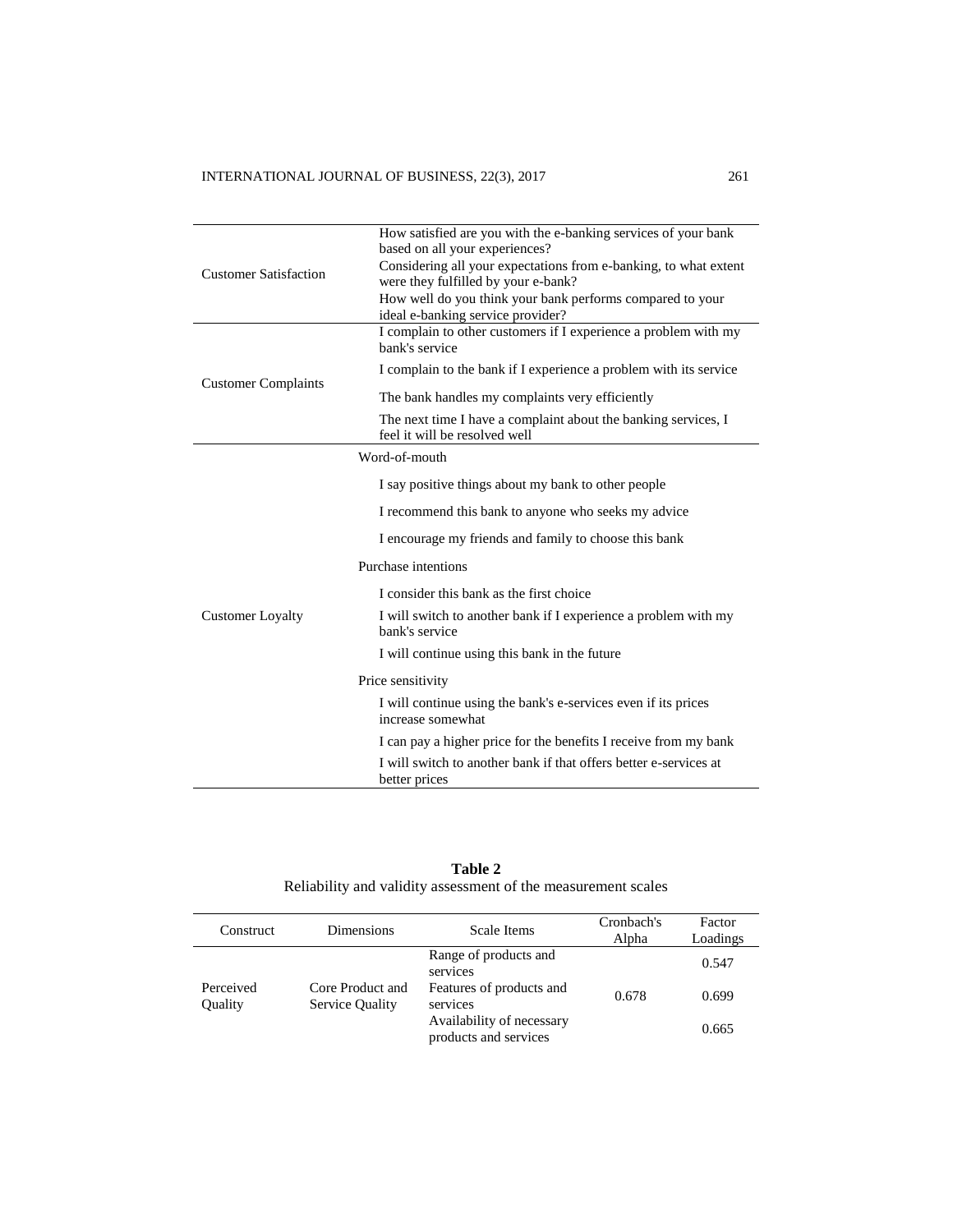262 Rajendran and Suresh

|                    |                                     | Quickly solve problems                                            |       | 0.600 |
|--------------------|-------------------------------------|-------------------------------------------------------------------|-------|-------|
|                    | <b>Customer Service</b><br>Quality  | Availability of help                                              | 0.753 | 0.731 |
|                    |                                     | Clear answer and<br>solutions                                     |       | 0.778 |
|                    |                                     | User friendly                                                     |       | 0.751 |
|                    | Online Systems                      | Speed of responses                                                |       | 0.624 |
|                    | Quality                             | Functions that customers<br>need                                  | 0.756 | 0.677 |
|                    |                                     | Easy navigation                                                   |       | 0.631 |
|                    |                                     | Range of products and<br>services                                 |       | 0.841 |
|                    | Core Product and<br>Service Quality | Features of products and<br>services<br>Availability of necessary | 0.494 | 0.358 |
|                    |                                     | products and services                                             |       | 0.395 |
|                    |                                     | Quickly solve problems                                            |       | 0.434 |
| Customer           | <b>Customer Service</b><br>Quality  | Availability of help                                              | 0.474 | 0.531 |
| Expectations       |                                     | Clear answer and<br>solutions                                     |       | 0.476 |
|                    |                                     | User friendly                                                     |       | 0.425 |
|                    | Online Systems                      | Speed of responses                                                | 0.450 | 0.414 |
|                    | Quality                             | Functions that customers<br>need                                  |       | 0.415 |
|                    |                                     | Easy navigation                                                   |       | 0.387 |
|                    |                                     | Reasonable price                                                  |       | 0.708 |
|                    | <b>Monetary Value</b>               | Good value for money                                              | 0.807 | 0.803 |
|                    |                                     | Prices compared to others                                         |       | 0.832 |
|                    |                                     | Saves time                                                        |       | 0.775 |
| Perceived<br>Value | <b>Temporal Value</b>               | Efficient                                                         | 0.810 | 0.777 |
|                    |                                     | Time flexibility                                                  |       | 0.748 |
|                    |                                     | Compatibility                                                     |       | 0.747 |
|                    | <b>Spatial Value</b>                | Privacy                                                           | 0.764 | 0.716 |
|                    |                                     | Device and network<br>availability                                |       | 0.717 |
|                    |                                     | <b>Overall Satisfaction</b>                                       |       | 0.628 |
| Satisfaction       |                                     | Satisfaction compared to<br>expectations                          | 0.831 | 0.884 |
|                    |                                     | Satisfaction compared to<br>ideal                                 |       | 0.861 |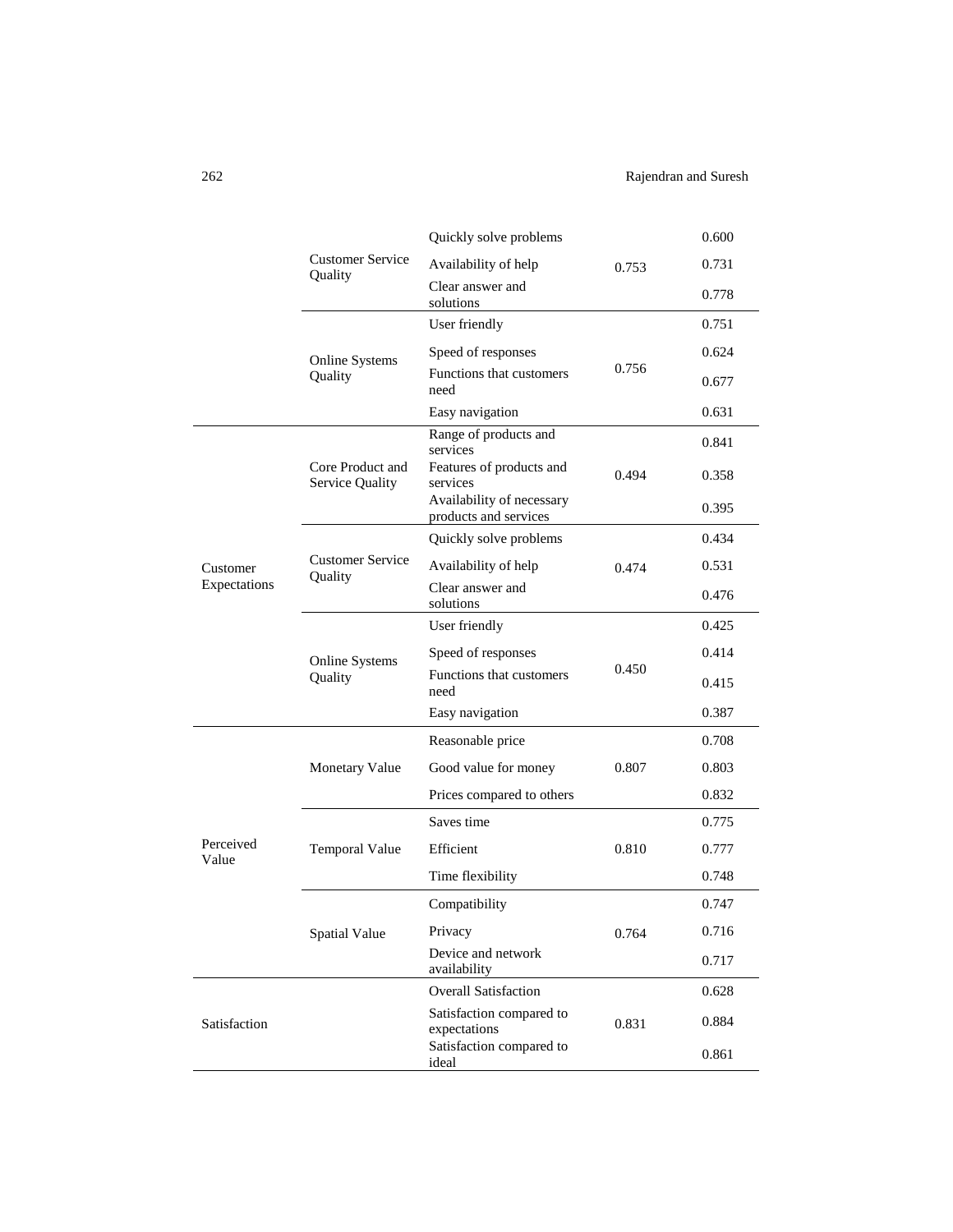|                     |                        | Complain to others                     |       | 0.812 |
|---------------------|------------------------|----------------------------------------|-------|-------|
| Customer            |                        | Complain to the bank                   |       | 0.537 |
| Complaints          |                        | Efficiency of complaint<br>handling    | 0.687 | 0.529 |
|                     |                        | Complaint handling in<br>future        |       | 0.563 |
|                     |                        | Say positive things                    |       | 0.537 |
|                     | Word-of-Mouth          | Recommendation                         | 0.796 | 0.840 |
|                     |                        | Encouraging others                     |       | 0.852 |
|                     | Purchase<br>Intentions | First consideration                    |       | 0.675 |
| Customer<br>Loyalty |                        | Switching to others if any<br>problem  | 0.841 | 0.872 |
|                     |                        | Continue usage                         |       | 0.842 |
|                     | Price Sensitivity      | Continue despite increase<br>in price  |       | 0.680 |
|                     |                        | Pay higher price than<br>others        | 0.783 | 0.770 |
|                     |                        | Switch to others with<br>better offers |       | 0.782 |

Source: Authors' own findings.

| Discriminant validity |                      |          |           |            |          |       |
|-----------------------|----------------------|----------|-----------|------------|----------|-------|
| Latent<br>Variable    | PQ                   | EXP      | <b>PV</b> | <b>SAT</b> | CC       | LOY   |
| PQ                    | $0.674$ <sup>a</sup> |          |           |            |          |       |
| <b>EXP</b>            | 0.414                | 0.494    |           |            |          |       |
| PV                    | 0.789                | 0.449    | 0.759     |            |          |       |
| <b>SAT</b>            | 0.628                | 0.187    | 0.500     | 0.799      |          |       |
| CC                    | $-0.495$             | $-0.394$ | $-0.415$  | $-0.185$   | 0.621    |       |
| LOY                   | 0.557                | 0.318    | 0.577     | 0.515      | $-0.360$ | 0.768 |

# **Table 3**

Source: Authors' own findings.

Note: <sup>a</sup> Diagonal elements are square roots of average variance extracted (AVE).

The discriminant validity was assessed using the average variance extracted (AVE), which should be greater than the variance shared between the constructs. This comparison was made in a correlation matrix as shown in Table 3, where the diagonal elements are the square root of AVE and the off-diagonal elements are the correlations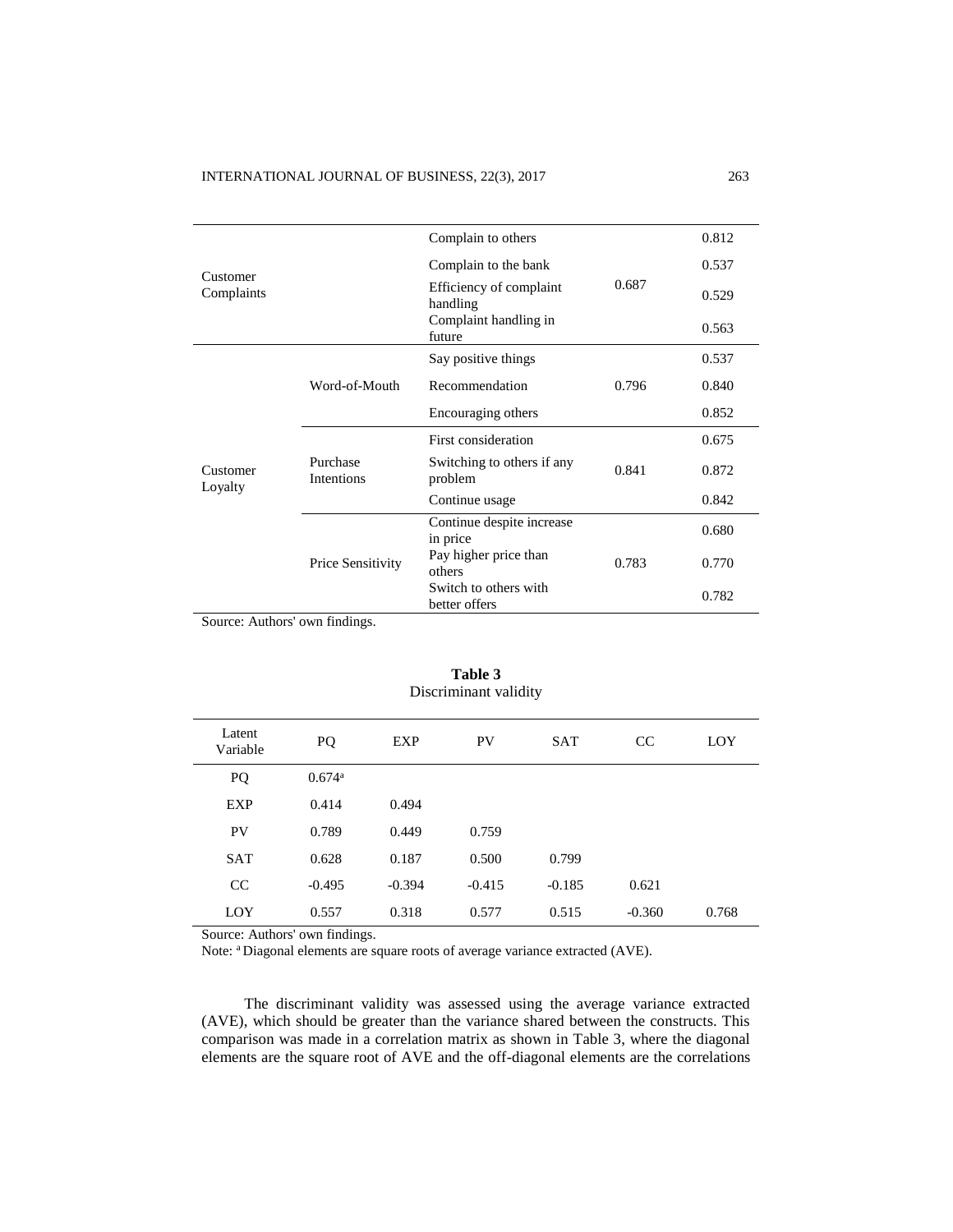between the constructs. For adequate discriminant validity, the diagonal elements (square root of AVE) should be greater than the off-diagonal elements (correlation) in the corresponding rows and columns (Fornell and Larcker, 1981). All the constructs had adequate discriminant validity except for perceived quality (PQ) against perceived value (PV). Since both perceived quality and perceived value were found to have adequate convergent validity and reliability, they were retained for the main study.

## **C. CSI-EB Conceptual Model**

The CSI-EB conceptual model was designed based on the reliability and validity results from pilot study. Since all the constructs except customer expectations exhibited acceptable reliability and validity, they were retained in the CSI-EB model. Overall, five constructs viz. customer satisfaction, perceived quality, perceived value, customer complaints and customer loyalty were used to devise the CSI-EB model for the Indian e-banking industry as shown in Figure 2.



**Figure 2** CSI-EB conceptual model for Indian e-banking industry

Source: Prepared by the author.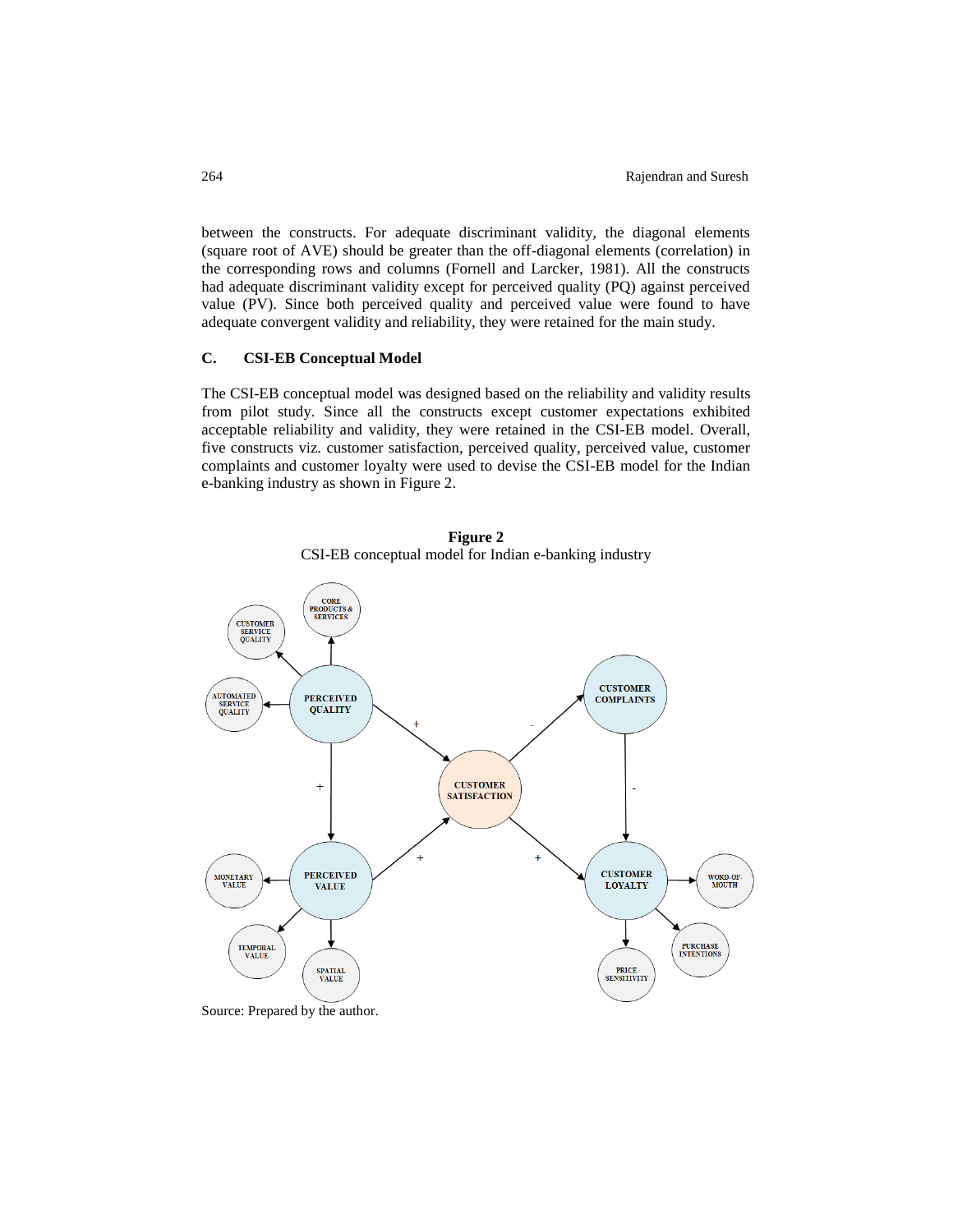#### **D. Empirical Validation of the CSI-EB Conceptual Model**

Based on the pilot study results, a refined questionnaire with finalized measurement items was used for data collection.

#### **1. Sample**

Similar to the pilot study, the convenience sampling technique was used to select the sample, based on the criteria that the respondents were long-term customers and regular users of e-banking services. Out of 400 questionnaires administered, 319 usable responses were obtained. Among the sample of 319, males made up the majority of the respondents i.e. 188 (59 per cent); and the rest were females i.e. 131 (41 per cent). There were 144 respondents (45 per cent) aged below 35 years; while 121 respondents (38 per cent) aged 35-50 years and only 54 respondents (17 per cent) aged above 50 years.

#### **VI. RESULTS AND DISCUSSION**

The CSI-EB conceptual model was tested using Maximum Likelihood Estimate (MLE), a co-variance based structural equation modelling technique (SEM). The MLE is a widely used approach for theory and hypotheses testing purposes (Hsu et al., 2006). Compared to other techniques like Partial Least Squares (PLS), it is both robust and unbiased, ideally applied for hard modelling situations; which is in concordance with the CSI research practice (O'Loughlin and Coenders, 2004). As proposed by Tenenhaus et al. (2005), SPSS AMOS 18.0 software was used for this analysis.

The model was tested statistically using the SEM technique to evaluate its level of consistency with the data. The fit statistics of the CSI-EB model built is presented in Table 4. The fit statistics indicated an adequate model fit with all the fit indices in recommended range, except the chi-square significance which is 0.000. However, it is very sensitive to large sample size (generally above 200) and is not relied upon as a criterion for acceptance or rejection (Vandenberg, 2006). Thus, it was established that the conceptual model is plausible and demonstrated a good fit with the sample data.

| <b>Fit Statistic</b> | Obtained | Recommended                  |
|----------------------|----------|------------------------------|
| Chi-square $(X^2)$   | 1023.314 | -                            |
| Df                   | 545      |                              |
| $X^2$ significance   | 0.000    | $p \le 0.05$ (Not mandatory) |
| $X^2/df$             | 1.878    | < 5.0                        |
| <b>GFI</b>           | 0.903    | > 0.9                        |
| <b>NFI</b>           | 0.921    | > 0.9                        |
| <b>RFI</b>           | 0.916    | > 0.9                        |
| <b>CFI</b>           | 0.944    | > 0.9                        |
| <b>RMSEA</b>         | 0.053    | ${}< 0.06$                   |

| Table 4                         |  |
|---------------------------------|--|
| Fit statistics of the CSI model |  |

Source: Authors' own findings.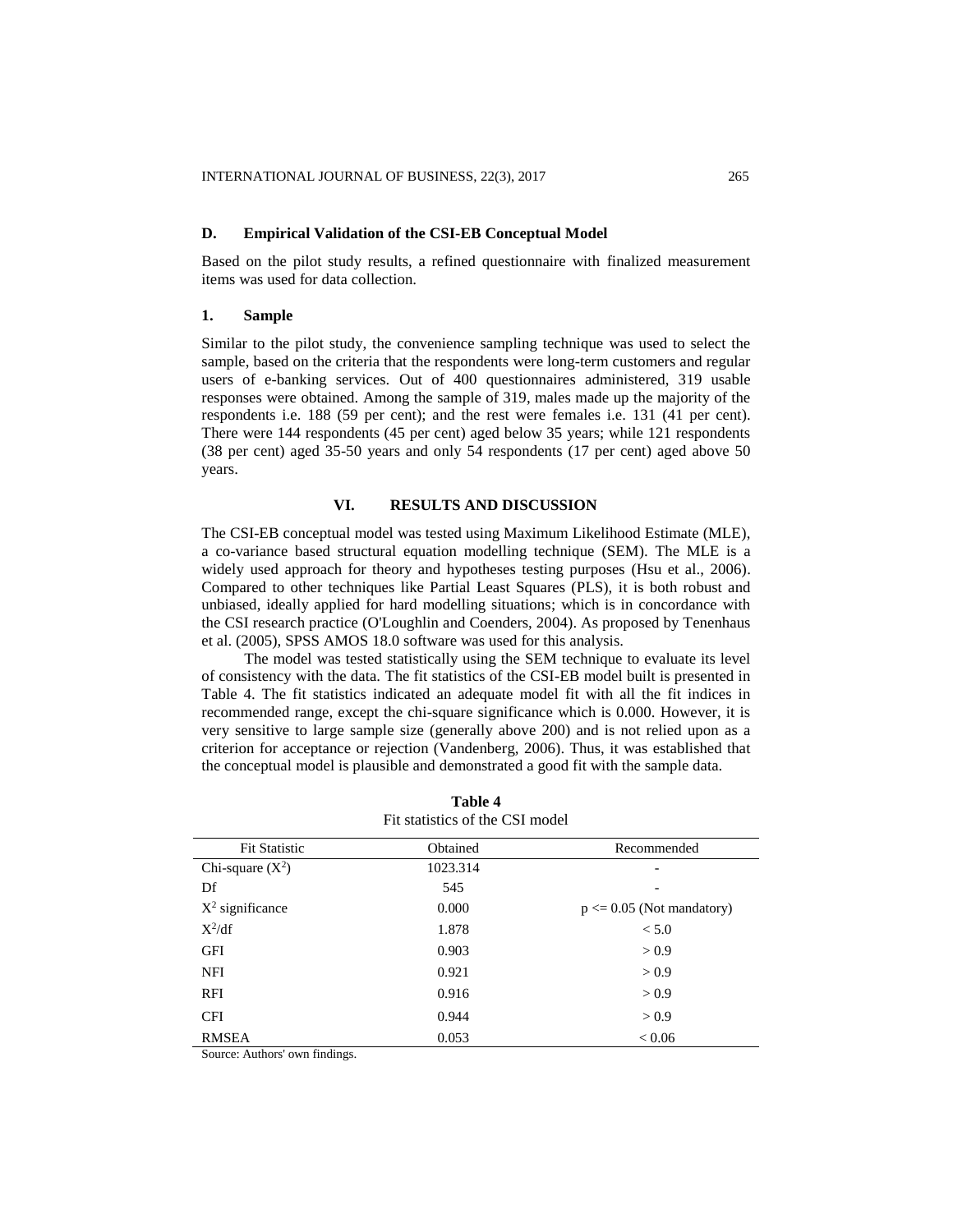Next, the model output was analysed to examine the interrelationships among the constructs. It involved reviewing the path coefficients and squared multiple correlations  $(R<sup>2</sup>)$ . The path coefficients represent the strength and significance of the relationships between variables, and  $R<sup>2</sup>$  values denote the amount of variance explained by the predictor variables (Hsu et al., 2013).

The overall model explained 57 percent of the variance in customer satisfaction and 46 percent of the variance in customer loyalty. Perceived value showed the highest explained variance of 74 percent; while customer complaints was the lowest with 26 percent. In view of the notion that a large number of factors might influence these constructs, the amount of variance explained by the model is equitable. The manifest variables of all the latent constructs in the model were significantly linked and had estimates greater than the acceptable limit of 0.5 (Hair et al., 1998). In addition, all the path coefficients were statistically significant as presented in Figure 3, which validated the theoretical soundness of the model.





Source: Authors' own findings. Notes: \*p < 0.05; \*\*p < 0.01; \*\*\*p < 0.001.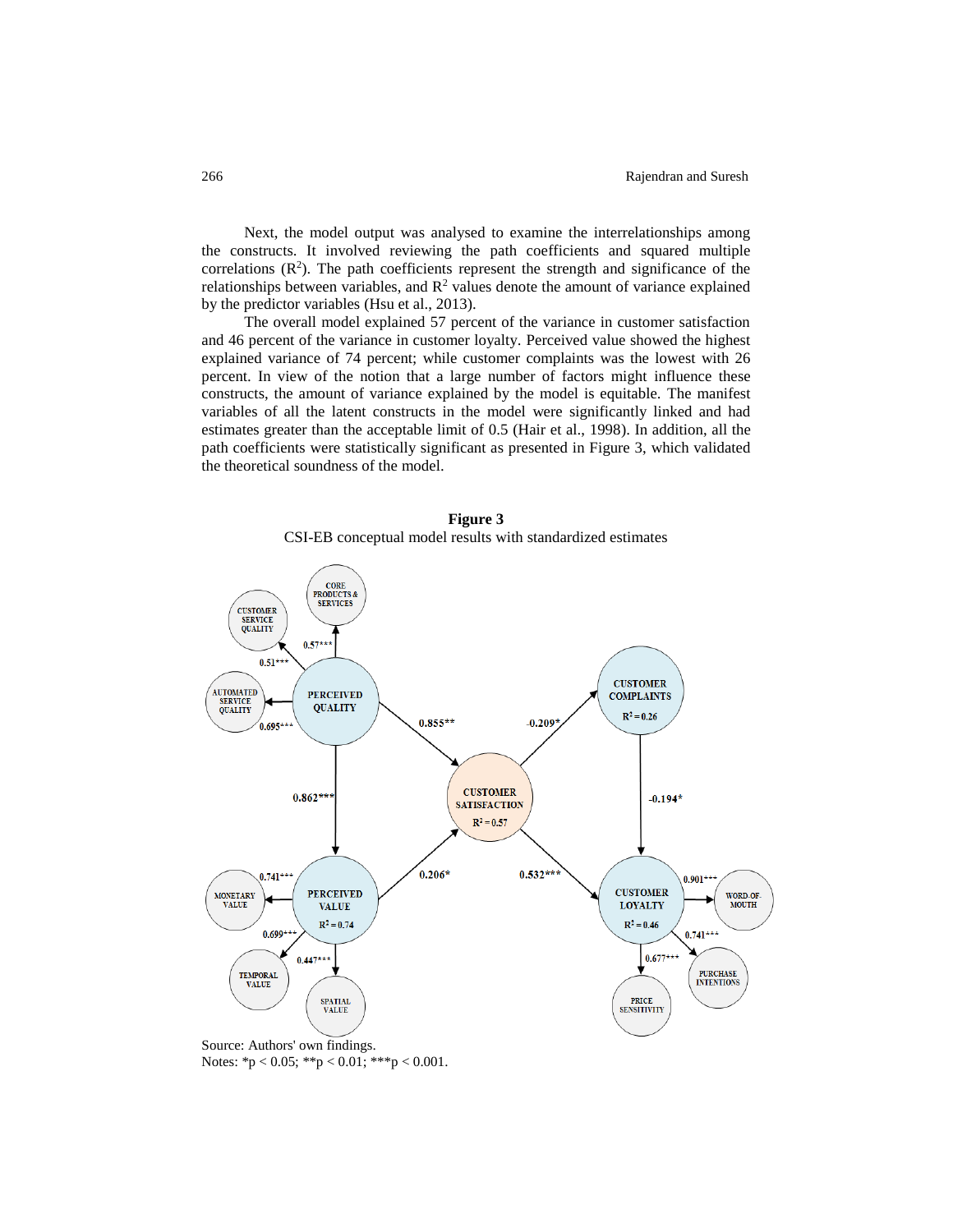Perceived quality emerged as the most important antecedent of customer satisfaction with a significant positive effect on customer satisfaction ( $\beta = 0.855$ , p < 0.01). Perceived quality also had a significant positive effect on perceived value ( $\beta$  =  $0.862$ ,  $p < 0.001$ ) indicating their strong relationship. Perceived value had a significant positive effect on customer satisfaction ( $\beta = 0.206$ ,  $p < 0.05$ ) establishing it as the second important antecedent of customer satisfaction after perceived quality.

Customer satisfaction had a significant negative effect on customer complaints ( $\beta$  = -0.209, p < 0.05) validating that higher customer satisfaction led to lower customer complaints. Customer complaints had a significant negative effect on customer loyalty  $(\beta = -0.194, p < 0.05)$  indicating that lower customer complaints led to more loyal customers. Customer satisfaction had a significant positive effect on customer loyalty  $(\beta = 0.532, p \le 0.001)$  substantiating customer satisfaction as an important antecedent of customer loyalty.

Based on the SEM model which was built in this study, the customer satisfaction index (CSI-EB) score<sup>1</sup> computed for the e-banking industry was  $70.7$  (on 0-100 point scale). This score was considerably lower than the ACSI score<sup>2</sup> of 80 for the U.S. banking industry and the ECSI score<sup>3</sup> of 78 points for the U.K. banking industry in 2016. The average ECSI score<sup>3</sup> for eight European nations including the U.K. in 2016 was 72.7 points; which was also marginally higher than the CSI-EB score obtained in this study. Thus, it was observed that the customer satisfaction score for the e-banking industry in India was almost 8-10 points lower when compared to other developed countries like U.S. and U.K. indicating the need for better quality and valuable ebanking services for improved customer satisfaction.

#### **VII. CONCLUSION**

On the basis of the analysis of the relationships among the variables, it was found that perceived quality was the leading antecedent of customer satisfaction compared to perceived value. This implies that the customers were more influenced by the quality attributes in the e-banking industry than the notion of benefits and sacrifices involved. Customer loyalty was found to be the most important positive consequence of customer satisfaction; while customer complaints was negatively related to both customer satisfaction and customer loyalty indicating that higher complaints and their poor management lead to customer attrition. Thus, the study was able to substantiate the relationships conceptualized in the CSI-EB model. The aggregate CSI score for the Indian e-banking industry is satisfactory, but lower compared to the developed countries like U.S., U.K. and other European nations.

#### **VIII. MANAGERIAL IMPLICATIONS**

The scope for extensive applicability of the CSI offers a wide range of implications of this study. First, the study tested the applicability of the CSI as a performance evaluation metric in the Indian context, which will boost the CSI research practice further. Second, the indigenous measurement scales developed for the constructs can be further explored, tested and improved. Third, the study has helped to devise an approach for developing and testing the CSI model which can be applied across different industries and regions.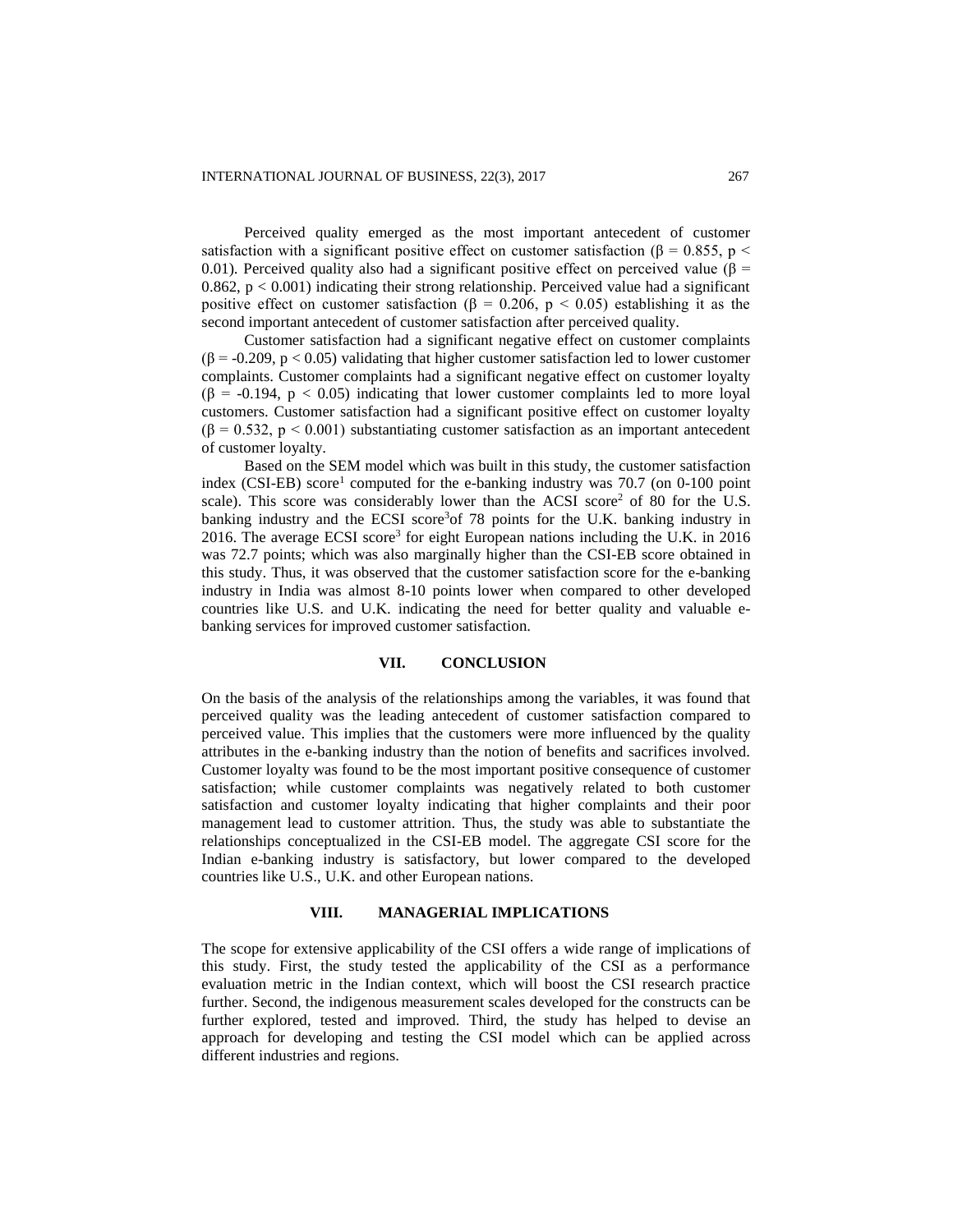The CSI has the capability to be used as a tool for assessing and improving the banks' performance. It will help bankers to identify specific areas of improvement, formulate appropriate strategies and improve optimization of resources to achieve increased customer satisfaction and loyalty. It will act as a complement to traditional performance metrics helping various stakeholders such as customers, banks and policy makers in decision making.

## **IX. LIMITATIONS AND FUTURE RESEARCH DIRECTIONS**

Due to time feasibility constraints, this study was limited to Chennai. A larger, geographically diverse sample can facilitate more representativeness to ensure lower bias and greater accuracy of results. Also, necessary caution should be taken during comparison of CSI scores across countries, since the CSI-EB score in this study was computed exclusively for e-banking industry based on a comparatively smaller sample.

For future research, additional variables like brand image, trust, commitment and affect can be incorporated in the CSI model with the aim of improving its explanatory power. The present study can be conducted on a large scale to establish annual CSI scores providing a performance overview of individual banks and entire banking industry. Also, similar CSI studies can be carried out for various industries such as hospitals, transportation, hotels, etc. which will help to achieve an improved national competitiveness, quality and greater satisfaction over time. Similar to developed countries, CSI research in India should be intensified with large scale implementation to realize its full potential and to promote it as a standard performance measure.

#### **ENDNOTES**

1. The formula for the CSI score inspired by the ACSI (Fornell et al., 1996) is

$$
CSI = 25 \times \frac{\sum_{i=1}^{3} W_{i} X_{i} - \sum_{i=1}^{3} W_{i}}{\sum_{i=1}^{3} W_{i}}
$$
\n(1)

Where  $x_i$ 's are the measurement variable scores of the latent customer satisfaction, and wi's are their corresponding unstandardized weights.

- 2. The ACSI score for the US banking industry can be obtained at: https://www.theacsi.org/news-and-resources/customer-satisfaction-reports/reports-2016/acsi-finance-and-insurance-report-2016
- 3. The ECSI scores for the banking industry of eight European countries can be obtained at: https://www.instituteofcustomerservice.com/research-insight/researchlibrary/eucsi-a-european-customer-satisfaction-index-eight-countries-compared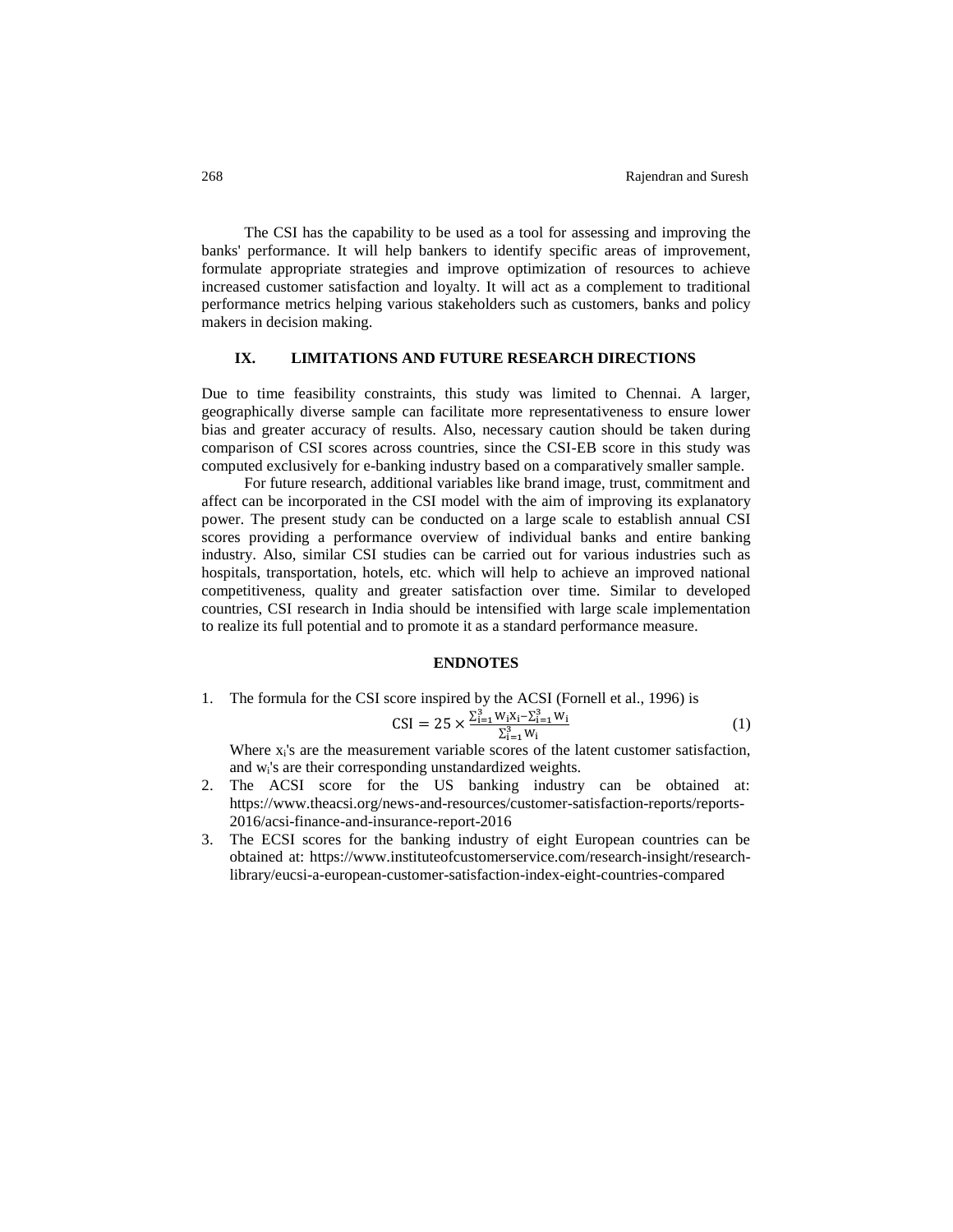## **APPENDIX**

A: List of Final Themes and Codes

| Codes                                    | Frequency | Themes                        |
|------------------------------------------|-----------|-------------------------------|
| Loan products and features               | 16        |                               |
| Variety of products and services         | 14        |                               |
| Instant fund transfer                    | 5         |                               |
| Instant msg service and updates          | 4         |                               |
| Insurance products and features          | 4         | Core products<br>and services |
| Reward schemes, offers, points and gifts | 4         |                               |
| Auto sweep facility                      | 3         |                               |
| Balance statement update                 | 2         |                               |
| Bill payment facility                    | 2         |                               |
| Quickly solve problems                   | 9         |                               |
| Clear answers and solutions for queries  | 5         |                               |
| 24/7 customer support                    | 3         | Customer<br>service quality   |
| Delay in services                        | 3         |                               |
| <b>IVR</b> facility                      | 2         |                               |
| Quick online transactions                | 11        |                               |
| Userfriendly online interface            | 9         |                               |
| All functions offered via e-banking      | 8         |                               |
| Fast processing and operation            | 7         | Online service<br>quality     |
| Ease of using e-banking                  | 6         |                               |
| Easy navigation                          | 5         |                               |
| Website design and aesthetics            | 2         |                               |
| Interest rates compared to other banks   | 12        |                               |
| Service charges                          | 11        |                               |
| Credit card service charges              | 3         | Monetary value                |
| Minimum account balance                  | 2         |                               |
| Charges for deposit/withdrawal           | 2         |                               |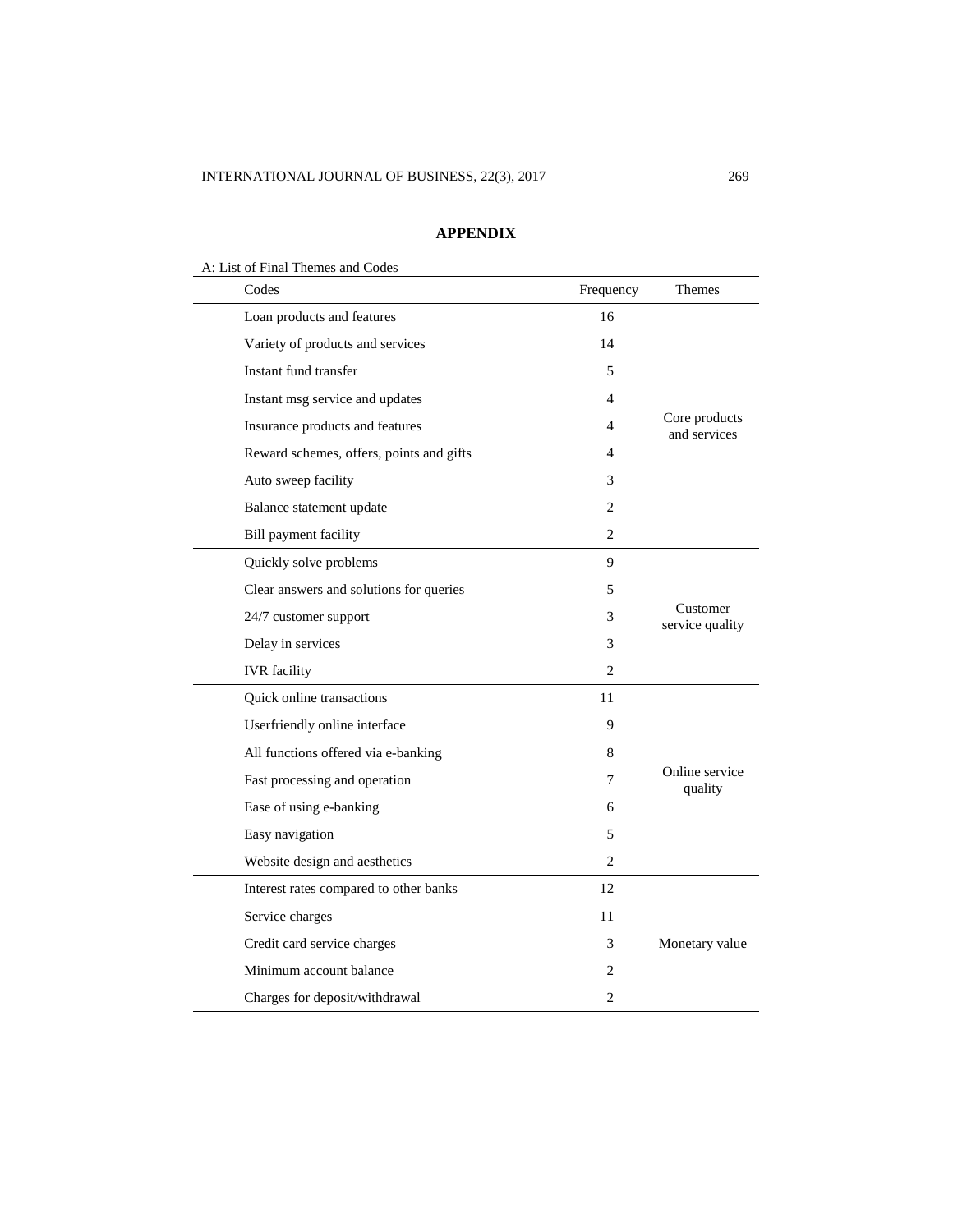| Time saving                               | 14             |                        |
|-------------------------------------------|----------------|------------------------|
| Access anytime                            | 10             |                        |
| Relaxed process than visiting bank        | 8              | Temporal value         |
| Minimum effort                            | 5              |                        |
| Access anywhere                           | 11             |                        |
| Just a mobile or computer required        | 9              |                        |
| Privacy while using e-banking             | 6              | Spatial value          |
| No disturbance from others                | 5              |                        |
| Safe fund transfer                        | $\overline{c}$ |                        |
| Efficiency of complaint handling          | 10             |                        |
| Complain to the bank                      | 7              | Customer<br>complaints |
| Complain to other customers               | 3              |                        |
| Recommend to others                       | 5              |                        |
| Say positive things                       | 3              | Word-of-mouth          |
| Encourage others                          | 3              |                        |
| Post online reviews and comments          | 2              |                        |
| First choice for banking                  | 7              | Future usage           |
| Use only this bank in future              | 4              | intentions             |
| Switch if any problem or dissatisfied     | 9              |                        |
| Continue despite price rise               | 3              | Price sensitivity      |
| Ready to pay more compared to other banks | $\overline{2}$ |                        |
| Total                                     | 282            |                        |
|                                           |                |                        |

Source: Authors' own findings.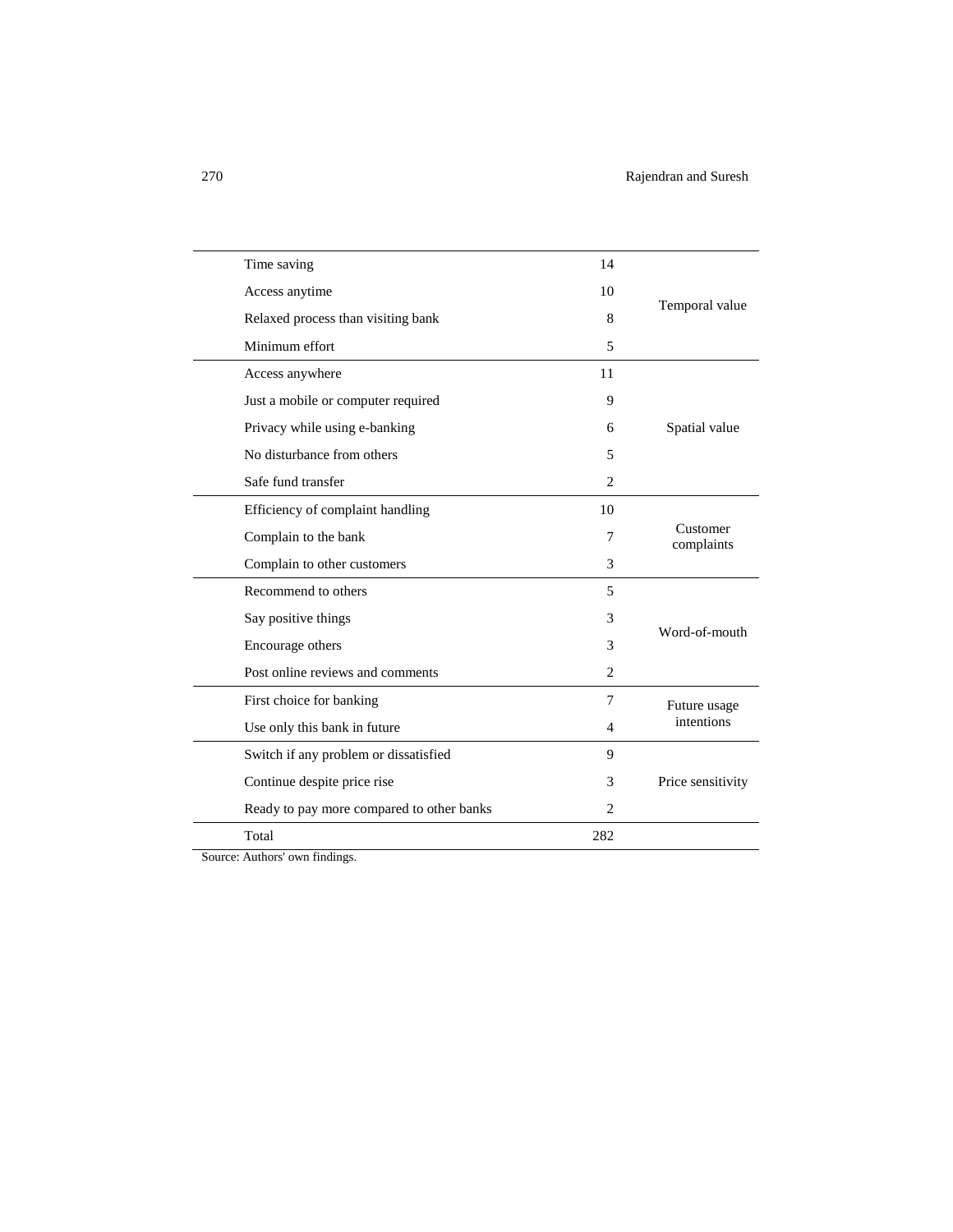#### **REFERENCES**

- Anand, M., B.S. Sahay, and S. Saha, 2005, "Balanced Scorecard in Indian Companies," *Vikalpa*, 30(2), 11-25.
- Anderson, E.W., and C. Fornell, 2000, "Foundations of the American Customer Satisfaction Index," *Total Quality Management*, 11(7), 869-882.
- Anderson, E.W., C. Fornell, and D.R. Lehmann, 1994, "Customer Satisfaction, Market Share, and Profitability: Findings from Sweden," *Journal of Marketing*, 58(3), 53- 66.
- Anderson, R.E., and S.S. Srinivasan, 2003, "E‐Satisfaction and E‐Loyalty: A Contingency Framework," *Psychology & Marketing*, 20(2), 123-138.
- Andreassen, T.W., and B. Lindestad, 1998, "The Effect of Corporate Image in the Formation of Customer Loyalty," *Journal of Service Research*, 1(1), 82-92.
- Balaji, M.S., 2009, "Customer Satisfaction with Indian Mobile Services," *IUP Journal of Management Research*, 8(10), 52-62.
- Barbour, R.S., 2005, "Making Sense of Focus Groups," *Medical Education*, 39(7), 742- 750.
- Barsky, J.D., 1992, "Customer Satisfaction in the Hotel Industry: Meaning and Measurement," *Hospitality Research Journal*, 16(1), 51-73.
- Bayol, M.P., A. de la Foye, C. Tellier, and M. Tenenhaus, 2000, "Use of PLS Path Modeling to Estimate the European Consumer Satisfaction Index (ECSI) Model," *StatisticaApplicata*, 12(3), 361-375.
- Bayraktar, E., E. Tatoglu, A. Turkyilmaz, D. Delen, and S. Zaim, 2012, "Measuring the Efficiency of Customer Satisfaction and Loyalty for Mobile Phone Brands with DEA," *Expert Systems with Applications*, 39(1), 99-106.
- Bititci, U., P. Garengo, V. Dörfler, and S. Nudurupati, 2012, "Performance Measurement: Challenges for Tomorrow," *International Journal of Management Reviews*, 14(3), 305-327.
- Bruhn, M., and M.A. Grund, 2000, "Theory, Development and Implementation of National Customer Satisfaction Indices: The Swiss Index of Customer Satisfaction (SWICS)," *Total Quality Management*, 11(7), 1017-1028.
- Calder, B.J., 1977, "Focus Groups and the Nature of Qualitative Marketing Research," *Journal of Marketing Research*, 14(3), 353-364.
- Caruana, A., 2002, "Service Loyalty: The Effects of Service Quality and the Mediating Role of Customer Satisfaction," *European Journal of Marketing*, 36(7/8), 811-828.
- Chenhall, R.H., and K. Langfield-Smith, 2007, "Multiple Perspectives of Performance Measures," *European Management Journal*, 25(4), 266-282.
- Cronin Jr, J.J., and S.A. Taylor, 1994, "SERVPERF versus SERVQUAL: Reconciling Performance-Based and Perceptions-Minus-Expectations Measurement of Service Quality," *Journal of Marketing*, 58(1), 125-131.
- Cronin, J.J., M.K. Brady and G.T.M. Hult, 2000, "Assessing the Effects of Quality, Value, and Customer Satisfaction on Consumer Behavioral Intentions in Service Environments," *Journal of Retailing*, 76(2), 193-218.
- Day, E., and M.R. Crask, 2000, "Value Assessment: The Antecedent of Customer Satisfaction," *Journal of Consumer Satisfaction Dissatisfaction and Complaining Behavior*, 13, 52-60.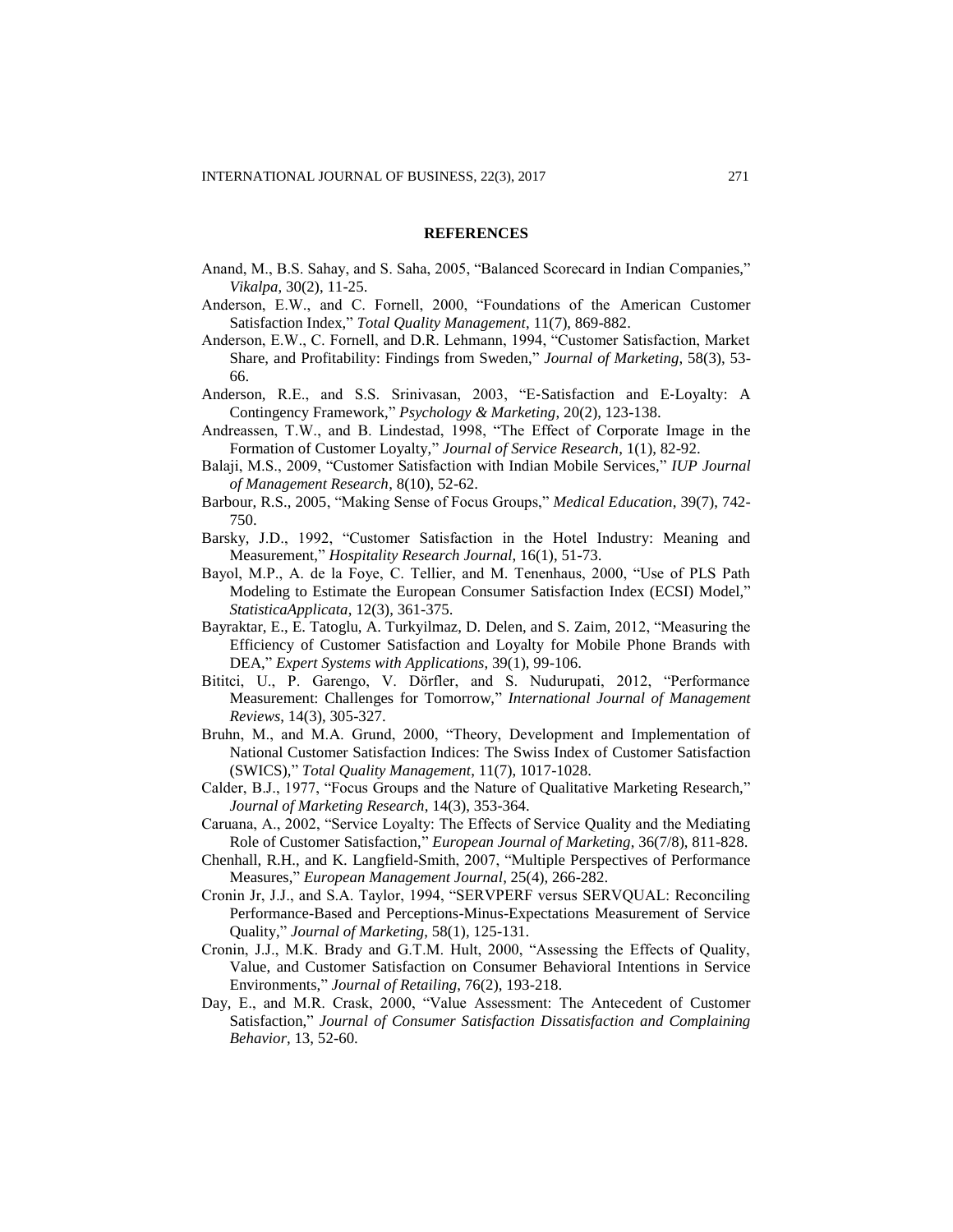- Debasish, S.S., 2006, "Efficiency Performance in Indian Banking—Use of Data Envelopment Analysis," *Global Business Review*, 7(2), 325-333.
- Eklöf, J.A., and A.H. Westlund, 2002, "The Pan-European Customer Satisfaction Index Programme: Current Work and the Way Ahead," *Total Quality Management*, 13(8), 1099-1106.
- European Performance Satisfaction Index [EPSI] Report, 2007, "Pan European Customer Satisfaction Report 2007,"
- Ferreira, I., J. Cabral, and P. Saraiva, 2010, "An Integrated Framework Based on the ECSI Approach to Link Mould Customers' Satisfaction and Product Design," *Total Quality Management*, 21(12), 1383-1401.
- Fornell, C., 1992, "A National Customer Satisfaction Barometer: The Swedish Experience," *Journal of Marketing*, 56(1), 6-21.
- Fornell, C., and D.F. Larcker, 1981, "Evaluating Structural Equation Models with Unobservable Variables and Measurement Error," *Journal of Marketing Research*, 18, 39-50.
- Fornell, C., and B. Wernerfelt, 1987, "Defensive Marketing Strategy by Customer Complaint Management: A Theoretical Analysis," *Journal of Marketing Research*, 24(4), 337-346.
- Fornell, C., M.D. Johnson, E.W. Anderson, J. Cha, and B.E. Bryant, 1996, "The American Customer Satisfaction Index: Nature, Purpose, and Findings," *Journal of Marketing*, 60(4), 7-18.
- Gitman, L.J., and C.D. McDaniel, 2005, *The Future of Business: The Essentials*, Mason, Ohio: South-Western.
- Gupta, S., and V. Zeithaml, 2006, "Customer Metrics and Their Impact on Financial Performance," *Marketing Science*, 25(6), 718-739.
- Hair, J.F., R.E., Anderson, R.L. Tatham, and C. William, 1998, *Multivariate Data Analysis* (5th ed.), Boston, MA: Pearson Education Inc.
- Heinonen, K., 2007, "Conceptualising Online Banking Service Value," *Journal of Financial Services Marketing*, 12(1), 39-52.
- Hirschman, A.O., 1970, *Exit, Voice, and Loyalty—Responses to Decline in Firms, Organizations, and States*, Cambridge, MA: Harvard University Press.
- Hsu, S.H., 2008, "Developing an Index for Online Customer Satisfaction: Adaptation of American Customer Satisfaction Index," *Expert Systems with Applications*, 34(4), 3033-3042.
- Hsu, S.H., W.H. Chen, and J.T. Hsueh, 2006, "Application of Customer Satisfaction Study to Derive Customer Knowledge," *Total Quality Management and Business Excellence*, 17(4), 439-454.
- Hsu, S.H., M.H. Tsai, and Y.C. Wang, 2013, "Developing a Decomposed Customer Satisfaction Index: An Example of the Boutique Motel Industry," *Total Quality Management & Business Excellence*, 24(9-10), 1124-1140.
- Ittner, C.D., and D.F. Larcker, 1998, "Are Non-financial Measures Leading Indicators of Financial Performance? An Analysis of Customer Satisfaction," *Journal of Accounting Research*, 36(3), 1-35.
- Johnson, M.D., E.W. Anderson, and C. Fornell, 1995, "Rational and Adaptive Performance Expectations in a Customer Satisfaction Framework," *Journal of Consumer Research*, 21(4), 695-707.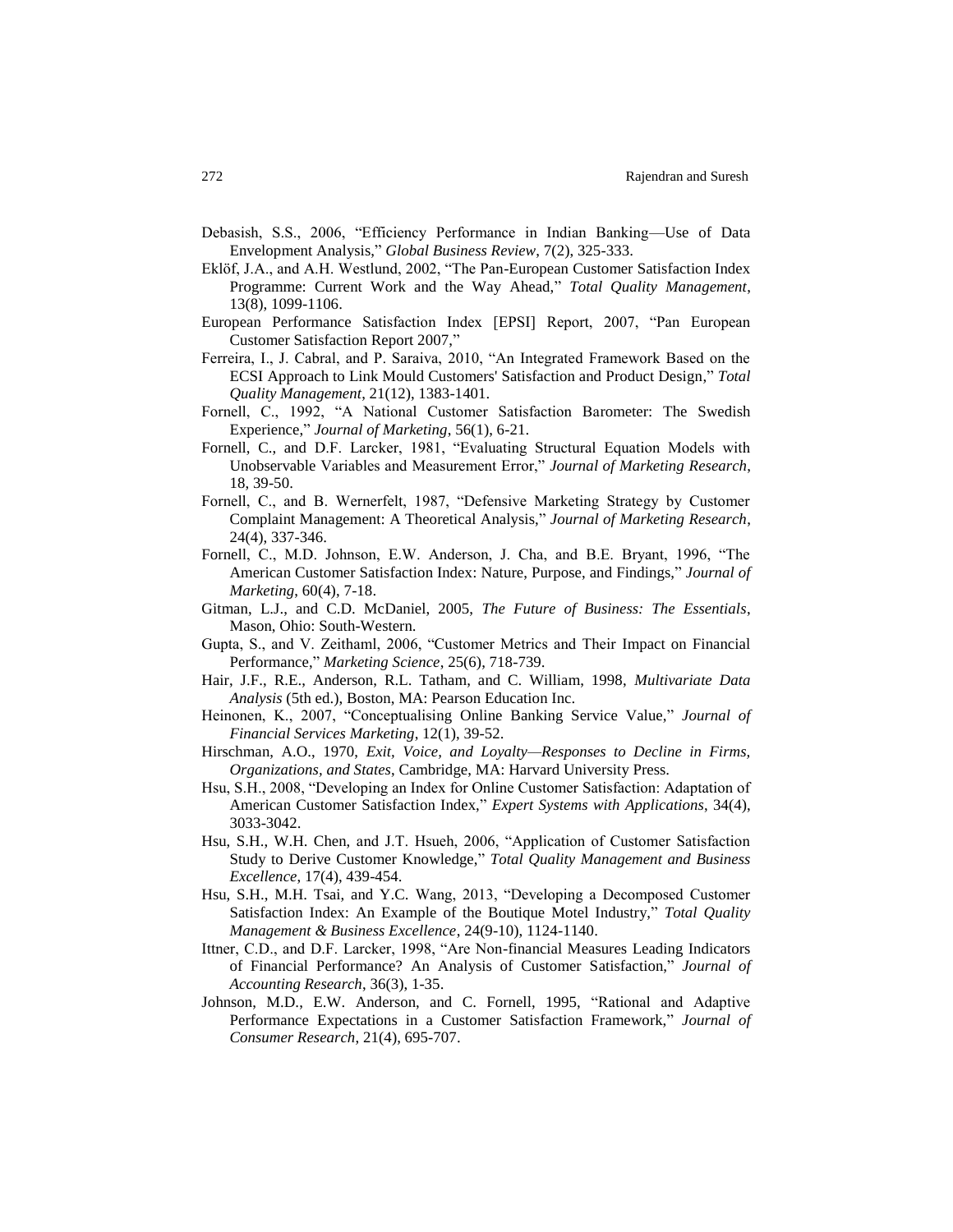- Johnson, M.D., A. Gustafsson, T.W. Andreassen, L. Lervik, and J. Cha, 2001, "The Evolution and Future of National Customer Satisfaction Index Models," *Journal of Economic Psychology*, 22(2), 217-245.
- Kitzinger, J., 1995, "Qualitative Research: Introducing Focus Groups," *BMJ: British Medical Journal*, 311, 299-302.
- Kristensen, K., A. Martensen, and L. Gronholdt, 2000, "Customer Satisfaction Measurement at Post Denmark: Results of Application of the European Customer Satisfaction Index Methodology," *Total Quality Management*, 11(7), 1007-1015.
- Krueger, R.A., and M.A. Casey, 2014, *Focus Groups: A Practical Guide for Applied Research*, Thousand Oaks, CA: Sage.
- Kumar, R.K., and M. Srivastava, 2013, "The Antecedents of Customer Loyalty: An Empirical Investigation in Life Insurance Context," *Journal of Competitiveness*, 5(2), 139-163.
- Martensen, A., L. Gronholdt, and K. Kristensen, 2000, "The Drivers of Customer Satisfaction and Loyalty: Cross-Industry Findings from Denmark," *Total Quality Management*, 11(4-6), 544-553.
- Monroe, K.B., 1990, *Pricing: Making Profitable Decisions*, New York: McGraw-Hill.
- Neely, A., 1999, "The Performance Measurement Revolution: Why Now and What Next?" *International Journal of Operations & Production Management*, 19(2), 205-228.
- Nunnally, J.C., 1978, *Psychometric Theory*, New York: McGraw-Hill.
- Nunnally, J.C., and I.H. Bernstein, 1994, "The Assessment of Reliability," *Psychometric Theory*, 3(1), 248-292.
- Oliver, R.L., 1977, "Effect of Expectation and Disconfirmation on Postexposure Product Evaluations: An Alternative Interpretation," *Journal of Applied Psychology*, 62(4), 480-486.
- Oliver, R.L., 1980, "A Cognitive Model of the Antecedents and Consequences of Satisfaction Decisions," *Journal of Marketing Research*, 17(November), 460-469.
- Oliver, R.L., 1999, "Whence Consumer Loyalty?" *Journal of Marketing*, 63, 33-44.
- Oliver, R.L., and J.E. Swan, 1989, "Consumer Perceptions of Interpersonal Equity and Satisfaction in Transactions: A Field Survey Approach," *Journal of Marketing*, 53(2), 21-35.
- O'Loughlin, C., and G. Coenders, 2004, "Estimation of the European Customer Satisfaction Index: Maximum Likelihood versus Partial Least Squares: Application to Postal Services," *Total Quality Management and Business Excellence*, 15(9-10), 1231-1255.
- Pandey, I.M., 2005, "Balanced Scorecard: Myth and Reality," *Vikalpa*, 30(1), 51-66.
- Ritchie, J., J. Lewis, C.M. Nicholls, and R. Ormston, 2013, *Qualitative Research Practice: A Guide for Social Science Students and Researchers*, London: Sage.
- Ryu, K., H.R. Lee, and W. Gon Kim, 2012, "The Influence of the Quality of the Physical Environment, Food, and Service on Restaurant Image, Customer Perceived Value, Customer Satisfaction, and Behavioral Intentions," *International Journal of Contemporary Hospitality Management*, 24(2), 200-223.
- Ryzin, G.G., D. Muzzio, S. Immerwahr, L. Gulick, and E. Martinez, 2004, "Drivers and Consequences of Citizen Satisfaction: An Application of the American Customer Satisfaction Index Model to New York City," *Public Administration Review*, 64(3), 331-341.